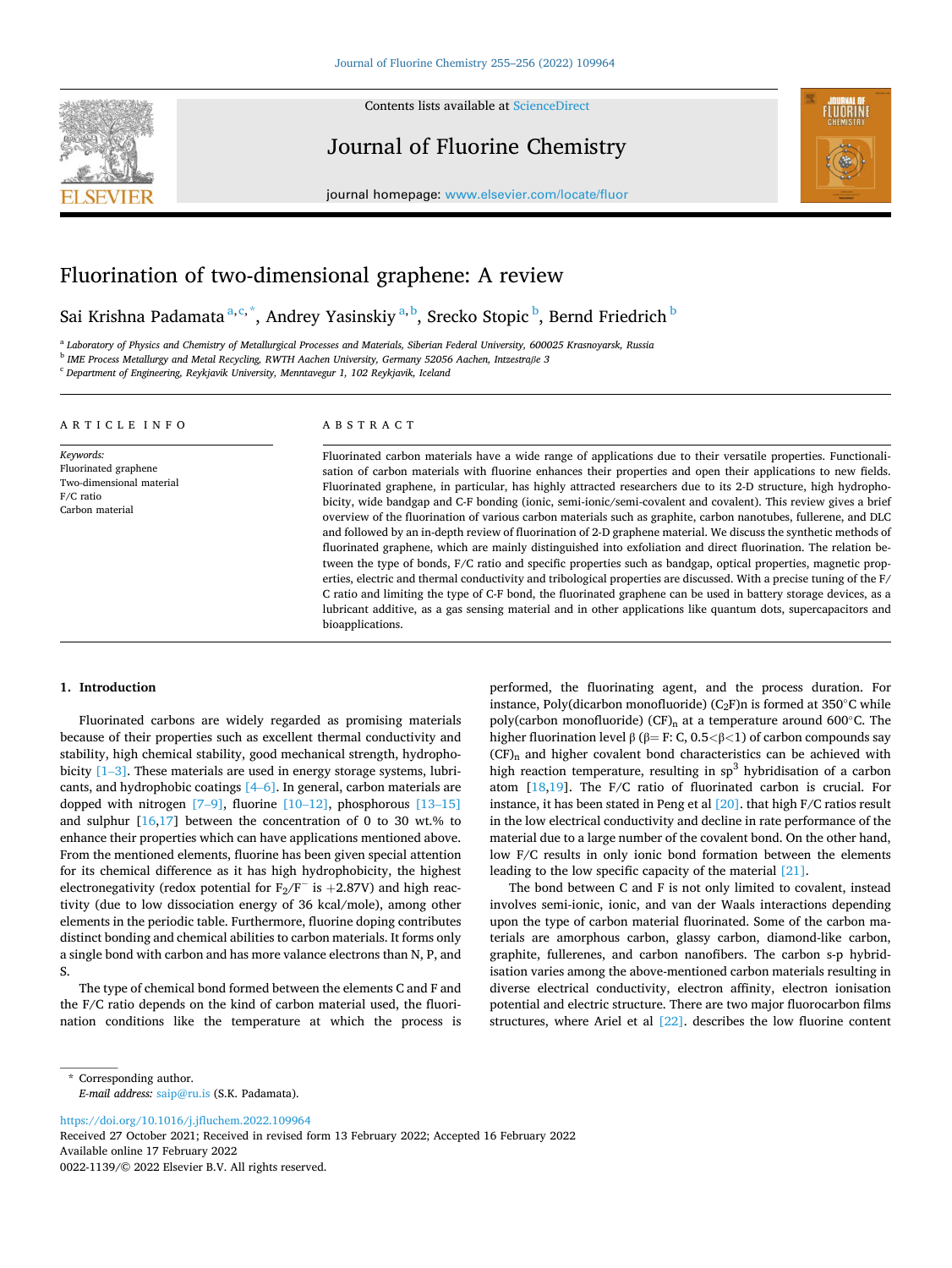fluorocarbon films contain irregular carbon circles as diamond-like carbon structures while the fluorine rich fluorocarbons are polymer-like with a small volume of cross-linking C-C units, C-C chains and  $CF_2$  units  $[23]$ .

Among the carbon materials, graphene and its derivatives have been given special attention since the isolation of a single layer of graphene using mechanical exfoliation by Geim and Novoselov [\[24\]](#page-11-0). Graphene has attractive properties such as high optical transmittance ( $\approx$  97.7%), ultrahigh theoretical surface area (2630  $m^2·g^{-1}$ ), high thermal conductivity (5000 W  $m^{-1}$ ·K $^{-1}$ ) and high charge carrier mobility (200000  $\text{cm}^2 \text{ V}^{-1} \cdot \text{s}^{-1}$ ) [25–[28\].](#page-11-0) At the same time, graphene is 200 times stronger than steel, which makes it the most robust material ever tested to date [\[29\]](#page-11-0). Despite all these attractive properties, the material still possesses disadvantages like zero bandgap, structural defects and chemical inertness. Micromechanical cleavage technique was used to fabricate graphene from graphite. This technique is easy to implement, producing high-quality graphene crystallites [\[30\].](#page-11-0) Graphene has two main derivatives, 1) Graphene oxide (GO), obtained from oxidation of graphite 2) Reduced graphene oxide (rGO), synthesised by reduction of graphite [\[31\]](#page-11-0). GO has various functional groups such as epoxy, carboxyl and hydroxyl group in its basal plane and carboxylic, ketone and aldehyde group on its layer edge. The presence of this functional group allows it to attach with different molecules, especially biomolecules, enhancing its mechanical and bioactivity properties, which can be used for bio-applications [[32,](#page-11-0)[33\]](#page-12-0). The rGO has an oxygen-containing functional group, while some defects in the structure are very similar to the pristine graphene. The surface defects and the ratio of oxygen-containing functional groups can be controlled or modified by adjusting the degree of the reduction reaction [\[34\]](#page-12-0).

The functionalisation processes such as generating functional groups on the graphene and chemical bonding can enhance the material's properties. Fluorination of graphene can optimise the properties as it improves the chemical activity with the presence of the functional group and has tunable electrical properties such as bandgap opening and charge transfer density. The fluorinated graphene (FG) (CF<sub>x</sub>,  $x = 0$  to 1.12) is a nanosheet with a wide-bandgap exhibiting C-F bond characteristics from ionic, semi-ionic/semi-covalent and covalent bonds, which can be controlled by varying fluorination conditions. The FG exhibits outstanding properties such as high room-temperature resistance of over 10 G $\Omega$  and an optical bandgap of 3.8 eV [\[35\].](#page-12-0) In this review paper, we start by giving a brief review on the fluorination of various carbon materials (i.e. graphite, carbon nanotubes (CNTs), fullerene, and diamond-like carbon), followed by a detailed discussion of the synthesis methods, properties and applications of FG.

# **2. Fluorination of various carbon materials**

The characteristics of fluorinated carbon mainly depend upon three main factors: the type of carbon material used, the fluorinating reagent, and the method used to synthesise the fluorinated carbon. In this section, the synthesis of fluorinated carbon materials with different carbon material types are discussed

## *2.1. Fluorination of graphite*

Fluorinated graphite was first synthesised from the reaction between graphite and elemental fluorine at 420◦C by Ruff and Bretschneider [\[36\]](#page-12-0). In general, fluorinated graphites  $(C_xF)$  are fluorine-graphite compounds having a semi-covalent C–F bond (x *>* 2) or a covalent C-F bond  $(x \le 2)$ , depending upon the synthesis conditions and fluorine content. The fine-tuning of fluorine concentration, graphite content, and C–F bonding can adjust the application properties such as tribological properties, thermal and chemical stability and the discharge potentials (stronger the C-F bond, weaker the potential) [\[37\].](#page-12-0) Graphite fluoride (GrF) is considered a cathode material as it has a high affinity towards lithium. However, defluorination occurs on the cathode surface due to

the inevitable formation of LiF upon cycling, while the reversibility of intercalated Li-ions is possible on CF-LT (fluorinated graphite synthesised at room temperature (RT))  $[38]$ . The material is widely used as a lubricant because of its hydrophobic nature and its weak surface interaction.

In [\[39\]](#page-12-0), high fluorinated graphite was synthesised, where graphite was initially fluorinated with  $F_2$  using catalysts HF and IF<sub>5</sub> at RT. The fluorination time was about 10 h, and the initial obtained product was in the chemical composition of  $CF_{0.89}I_{0.02}H_{0.06}$ (abbreviated as CF (LT)-RAW). In the re-fluorination process, the CF(LT)-RAW sample was placed in the reactor and dried for 4h in a vacuum, followed by drying in an  $N_2$  atmosphere with 1 atm pressure for four more hours. Then the re-fluorination of the dried samples was performed between the temperatures ranging from 100 and 600◦C with an interval of 50◦C. A similar re-fluorination process was performed at temperatures from 150 to 600°C with an interval of 50°C on graphite fluorine (CF<sub>0.47</sub>) obtained from the fluorination of graphite at RT with  $F_2$  gas along with  $BF<sub>3</sub>$  and HF catalysts [\[40\]](#page-12-0). In both cases, the fluorinated graphite obtained from re-fluorination below 400◦C contained minor catalysts residues and C-F bonds were a mixture of semi-ionic and covalent bonds. With refluorination at 600 $^{\circ}$ C, an F/C ratio > 1 was achieved, with C-F bonds being purely covalent. At temperatures from 400 to 550◦C, hybrid GrF was synthesised, where the sample exhibited a double crystalline structure and had both semi-ionic and covalent C-F bonding [\[39\]](#page-12-0). Re-fluorination of the initial prepared product resulted in the hybridisation of the  $sp^2$  carbon atoms into  $sp^3$  and increased the covalent character of the C-F bonds. It is worth noting that the GrF's thermal stability increase with the rise in temperature from 100 to 600◦C.

# *2.2. Fluorination of carbon nanotubes (CNT)*

Carbon nanotubes discovery was considered a breakthrough in science and technology because of its attractive properties and a wide range of applications such as hydrogen storage, advanced composites, supercapacitor, lithium cell and secondary battery. The CNT synthesis is carried out using laser ablation, chemical vapour deposition and arc discharge [\[41\].](#page-12-0) The single-walled CNTs (SWNT) possess high tensile strength and can be used as insulators, semiconductors or conductors of electricity depending on their diameter and helicity. The functionalisation of CNT can improve the material properties. The bonding of the functional group with the nanotubes can improve the physio-chemical properties. The functionalisation of the nanotubes on its sidewalls results in the double bonds and hybridisation of the carbon atom to  $\text{sp}^3$ from  $sp^2$ , where electrical, optical and mechanical properties of the nanostructural material significantly altered [\[42\].](#page-12-0) In the fluorination process of CNT sidewalls, no structural damage occurs. The fluorination methods mainly cover the active surface area of the nanotube, which is advantageous as it reduces further functionality of the CNT but simultaneously changes the electrical properties.

In Khabashesku et al [\[43\]](#page-12-0)., direct fluorination was performed on SWNT prepared using the (L-SWNT) laser-ablation and (HiPco-SWNT) high-pressure C.O. disproportionation processes. The prebaked (at 1100◦C) L-SWNT buckypaper was fluorinated in the range between 150 and 600◦C. The IR-spectroscopy shows a C-F covalent bond for CNT fluorinated above 250◦C in the absence of the HF catalyst. The fluorination above 400◦C destroyed the CNT walls resulting in fluorinated graphite and some fluoro-MWNTs formation. The stable  $C_2F$  was yielded when L-SWNT was fluorinated at 350◦C without any wall damage. The synthesised product just above 250◦C acted as insulators (*>*20 MΩ). The effect of the HF catalyst was examined during the fluorination process, where the F/C ratio was 0.5. It was found that more robust and stable C-F covalent bonds were formed below the reaction temperature of 250<sup>°</sup>C. In the case of HiPco-SWNT, due to their smaller average diameter, which indicates low curvature and high reactivity, more fluorine atoms are attached to the sidewalls of the SWNT. The same strong covalent C-F bond can be achieved at fluorination temperature below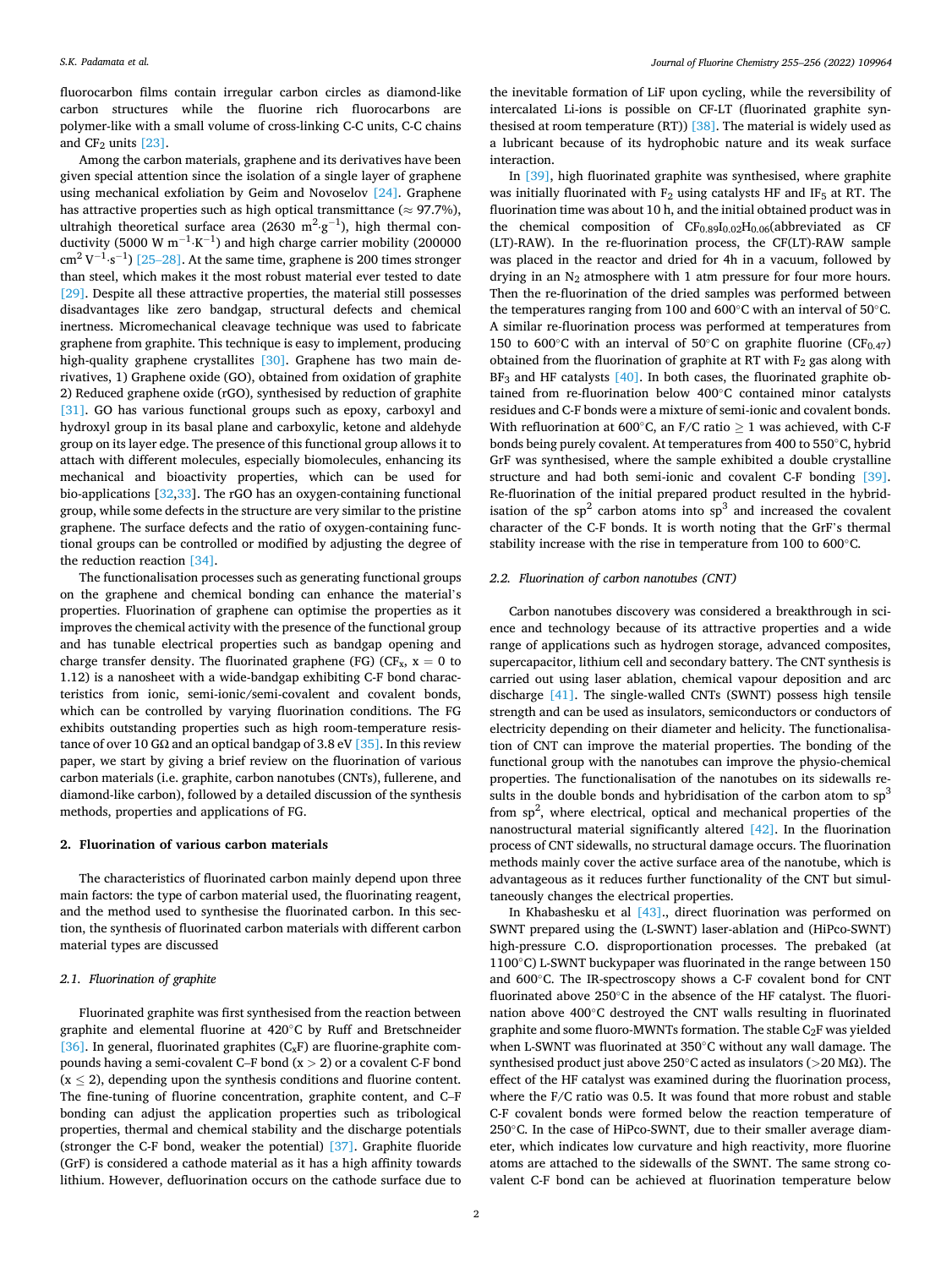150◦C. Similarly, in reference [\[44\]](#page-12-0), when SWNT is fluorinated at 500◦C or above, some of the SWNT are transformed into fluorinated MWNTs. The main reason for the appearance of MWNT when there is fluorination of SWNTs at a high temperature is because the C-C bond adjacent to the fluorine atom always breaks at high temperatures. Unlike the fluorination process of other carbon materials, the operational temperature for the fluorination of CNT requires at least 150◦C to obtain completely covalent C-F bonds because of their reaction activation barrier [\[44\].](#page-12-0)

Nakajima et al  $[45]$ . and Hamwi et al  $[46]$ . synthesised the fluorinated multi-walled carbon nanotubes (F-MWNT). It was shown in the findings that the geometry (tubular) of the MWNT did not change at fluorination temperature below 300◦C. Although, fluorination temperature above 400◦C resulted in cracking the outermost layer and penetration of F atoms. It is to be said that the fluorination temperature reduced to obtain F-MWNT is naturally higher compared to F-SWNT as the MWNT has multiple layers and reduce high temperature to obtain the functionality state. The MWNT can be fluorinated at RT if the HF and IF5 are used along with the fluorine gas, and the former acts as the catalyst. The fluorination of MWNT at 500◦C turned the F-MWNT to white, but when the fluorination was performed at RT with catalyst HF and  $IF_5$ , the F-MWNT remained black.

In Wang et al  $[47]$ , the MWNTs were pretreated by oxidising them before the fluorination process to obtain high F-concentration nanotubes. The MWNT with outer diameter 10-20 nm and 1-2 nm length was placed in a three-neck flask (500 mL), and 380 mL of HNO<sub>3</sub> was added. The solution was then stirred at 60◦C for 20 h. The mixture was then washed at 120◦C till the value of pH became neutral. The O concentration of this modified MWNT was at 12.5%. The fluorination process was then performed between RT and as high as 250◦C. The reaction took place at the  $sp<sup>3</sup>$  C, which links to the oxygen-related group. The fluorine concentration in the fluorinated MWNT was as high as 9.2%. The authors stated that the process is also adaptable to other carbon materials to obtain highly fluorinated carbons.

Plasma treatment can be used to fluorinate the CNTs employing plasma gas containing fluorine, with the primary fluorination source being CF4. The process can be performed at RT, while the fluorination only takes place on the outer layer of the nanotubes. Therefore, pollutants and byproducts are avoidable using this method. The properties of the F-CNT can be tuned by controlling the power of arc, the flow rate of the fluorine gas, and the time of the fluorination process [\[48\].](#page-12-0) In below Fig. 1, the dependency between the fluorine content in the CNT and the treatment time has been plotted. It can be seen that the fluorine content of the CNT increases initially until the first 30 sec, and a sudden fall occurs during the next 30 sec and remains almost the same for the next 240 sec  $[48]$ . The decrease in the fluorine content corresponds to the formation of new ionic bonds between carbon and fluorine atoms, as it



# *2.3. Fluorination of fullerene*

covalent bonds change to ionic ones.

The fullerene has a unique structure that allows it to form a wide range of derivatives during its functionalisation. The high reactivity and smaller atomic size of fluorine allow multiple bonds of fluorine atom with the carbon within  $C_{60}F_2$  to  $C_{60}F_{60}$ . Hyperfluorination (when  $n(F)$   $>$ 60) can be achieved when the carbon sphere is ruptured, although the process requires fluorination temperature above 250◦C or a strong catalyst. Below, Fig. 2 shows the presence of F atoms on the outer part of the carbon cage after the fluorination process at RT. No reaction between the fullerene and high valency inorganic metal fluorides such as  $BF<sub>3</sub>$  and MoF<sub>5</sub> took place when the latter is used as a reagent, and not a single covalent bond between C and F was observed [\[51\]](#page-12-0). This phenomenon is due to the low oxidising ability of these metal fluorides.

states that with a substantial increase in the flow rate and time, the

Shoda et al [\[49\].](#page-12-0) and Felten et al [\[50\]](#page-12-0). performed fluorination of MWNTs using plasma treatment. They have stated that the MWNTs functionalisation to F-MWNT does not affect its tubular structure and C-F bonds are covalent. The chemical and physical properties can be optimised by controlling the fluorination time, fluorine gas flow and arc

As the fluorine is highly reactive, it interacts with chemically inert fullerene molecules to form fluorofullerene. The elemental fluorine interacts with fullerene at RT, while the product formed at a temperature around 70◦C is C60F9*<*x*<*20 [\[52\]](#page-12-0). The reaction between the fullerene and the rare earth metal fluorides was examined by Boltalina et al [\[53\]](#page-12-0).. Due to their high oxidation states, these fluorides lose fluorine atoms quickly at the moderate reaction temperature. When fullerene  $(C_{60})$  reacts with the TbF<sub>4</sub>, a fluorofullerene with stoichiometry ( $C_{60}F_x$  (x= 40 to 44)) was synthesised. Hyperfluorination occurred at high temperatures, where fluorofullerene $C_{60}F_{x>60}$  was produced. It was observed that an explosion occurred at the reaction temperature over 320◦C, and the reaction mixture was all over the reactor.

A multilayer fullerene known as carbon nanoonions (CNO) was fluorinated by Liu et al  $[54]$ .. The CNO with 50 to 100 nm diameter was transferred to a microwave reactor, sealed, and helium was pumped continuously for 2 h at RT. The temperature was then raised to the reaction temperatures (350, 410 and 480◦C) and held for 3 hours to remove the moisture and air residues in and around the samples. The direct fluorination was performed with a mixture of fluorine and helium (ratio 3:1) at a fixed gas flow. The total fluorination time was 6 h, and the F-CNO with stoichiometries  $C_{10.1}F$ ,  $C_{3.3}F$  and  $C_{2.3}F$  were synthesised. From the structural examination, it was established that the F-CNO still had spherical geometry like CNO. Like the other carbon materials, the F/C ratio and the covalent nature increases with the reaction temperature.

#### *2.4. Fluorination of diamond-like Carbon (DLC)*

Diamond-like carbon material has both  $sp^2$  and  $sp^3$  type carbon atoms, combining the characteristics of both graphite and the diamond. Fluorinated DLC has attractive properties with applications in



**Fig. 1.** The fluorine content (at.%) in the CNT vs the fluorination time using the plasma treatment.

**Fig. 2.** Crystallographic structure of fullerene  $(C_{60})$  to F-fullerene  $(C_{60}F_{18})$ during fluorination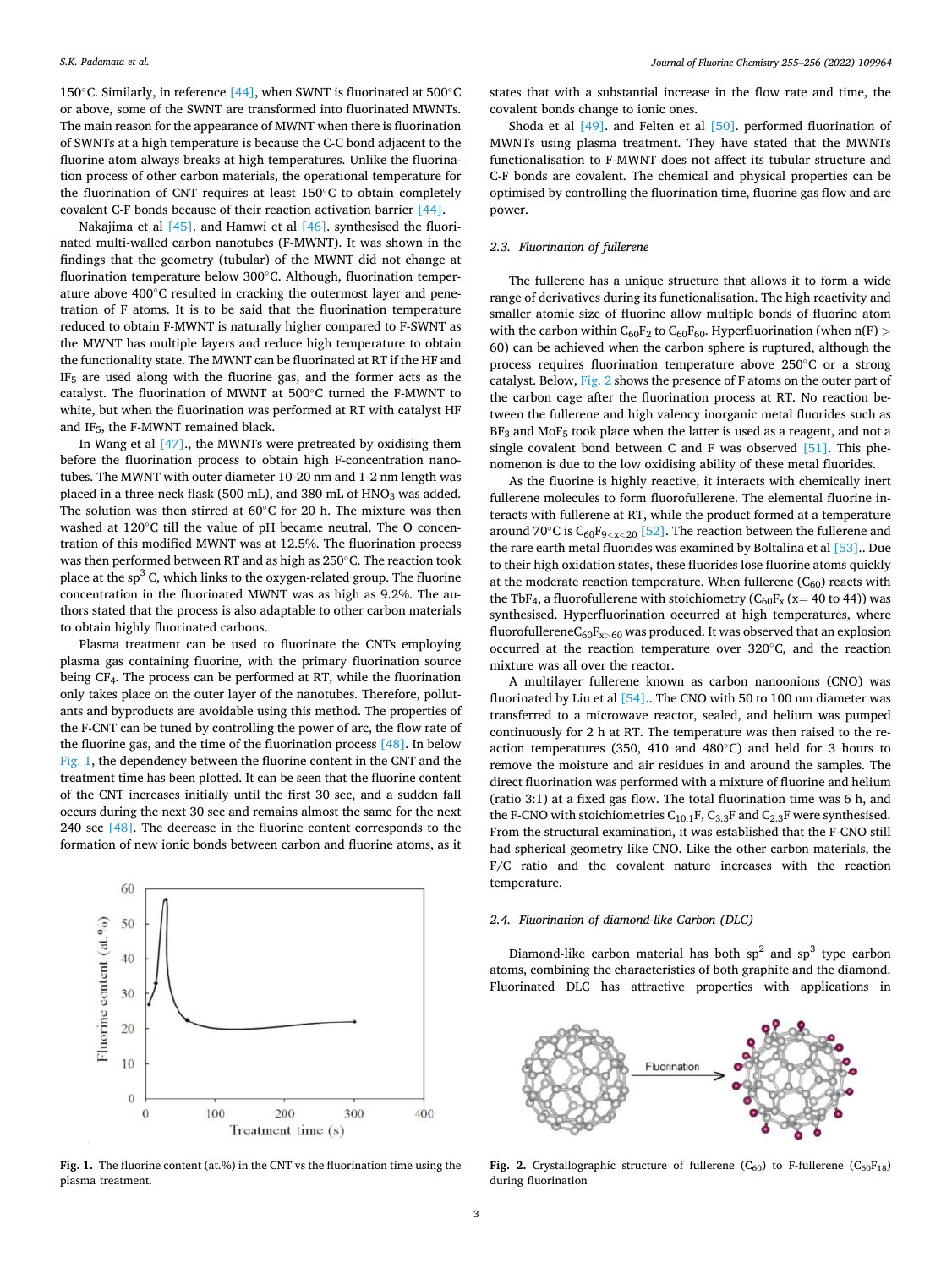biosensors and biomedical implants [\[55](#page-12-0)–57]. DLCs are usually used as a coating to the substrate through a chemical vapour deposition method. The fluorination of DLC enhances the tribological applications of the F-DLC materials. For instance, the F-DLC has better adherence to the substrate and can improve the hydrophobic nature as the fluorine atom attached to the DLC can repel the water molecule [\[58\]](#page-12-0).

In [\[59\]](#page-12-0), fluorinated DLC was synthesised using the radio frequency (RF) plasma-enhanced chemical vapour deposition method on the silicon wafer. The RF of 13.56 MHz and negative electrode self-bias voltage of 400 V were parameters. Before the deposition, the silicon wafer substrate (1.5  $\times$  1.5 cm<sup>2</sup>) was cleaned and sonicated in isopropanol and acetone (1:1) for 5 min, followed by washing the sample with distilled water and drying under  $N_2$  gas. The substrate was transferred to the deposition chamber placed on the water-cooled electrode driven by the radio frequency power supply. The substrate surface was further cleaned by argon gas with a flow rate of 60  $\rm cm^3 \cdot min^{-1}$  at a chamber pressure of approximately 6.66  $\times$  10<sup>-4</sup> Pa. The CF<sub>4</sub> dopant was used to obtain fluorinated DLC. The film deposition was done by using an acetylene/argon mixture under plasma glow discharge. The synthesised F-DLC was further immersed in glycine solution for 6 h at a temperature around 37◦C to analyse the adsorption characteristics towards the glycine and washed with distilled water. It was observed that the film density declines with a rise in fluorine dopant content. The rise in fluorine doping level resulted in a decrease in adsorption of glycine on the F-DLC, and a decrease in the F/C ratio in the film increased the adsorption levels. High fluorine content in F-DLC increased surface roughness.

In Bendavid et al [\[60\].](#page-12-0), F-DLC was deposited on a silicon substrate using RF-plasma-enhanced chemical vapour deposition. The fluorine content in synthesised S-DLC was up to 39.2 at.%.  $CF_4$  and  $C_2H_2$  mixture was used for F-DLC thin film on the substrate. With an increase in CF<sup>4</sup> concentration in the plasma, a linear decrease in the deposition was noticed due to the higher  $F^+$  density. At a low fluorine concentration of about 6.5 at.%, the bonds between C-C, C-CF and C-F were observed with the help of XPS analysis. Although, at high fluorine concentrations, a peak related to  $CF_2$  bonding was also recorded. Ion scattering spectrometry confirms that no oxygen contamination in the F-DLC and the F atoms were present on the outer surface. An increase in fluorine content in the F-DLC increased the number of CF and CF<sub>2</sub> bonds while the surface energy and hardness reduced. It was stated that these features contribute to the antibacterial activity of the F-DLC films.

#### **3. Fluorination of 2D graphene**

# *3.1. Synthesis of fluorinated graphene*

#### *3.1.1. Exfoliation method*

*3.1.1.1. Sonochemical exfoliation.* Sonochemical exfoliation is a widely used technique capable of synthesising high-quality two-dimensional multi-layered nanomaterials. Fluorographene and single-layer fluorinated graphene can be noticed from the fluorinated graphite through ultrasonication. Gibb's free energy  $( \Delta G)$  governs the intercalation process activated by the F atom, can be defined by the Eq.  $(1)$ 

$$
\Delta G = \Delta H - T\Delta S \tag{1}
$$

Here *ΔS* and *ΔH* are the entropy and enthalpy for the interjection of solvents or the molecules. *ΔH* is predicted to be positive as the adjacent layers of fluorine exhibit van der Waals attraction, resulting in a positive and relatively small *ΔG* value. *TΔS* affects the exfoliation because, at high pressure and temperature, the rise in *ΔS* results in *ΔG* decline. Therefore, FG is easily exfoliated compared to graphite [\[61\].](#page-12-0)

A one-pot sonochemical method was used to prepare fluorographene by Gong et al [\[62\]](#page-12-0).. Initially, fluorinated graphite with an initial concentration of 5 mg⋅mL−1 was added to 500 mL N-methyl-2-pyrrolidone (NMP) in a round-bottomed flask. The mixed solution was refluxed for 2 h at 60◦C, followed by ultrasonication when the solution was brought to RT by cooling. The sonication was performed for as long as 100 h at an estimated exfoliation power of 32 W. The advantage of this method is that it combines the fluorographene preparation and the tuning of the F/C ratio (the F/C ratio is dependent on the time of sonication). Sun et al [\[63\]](#page-12-0). reported a one-pot technique for the synthesis of fluorographene in which 20 mg of fluorinated graphite powder was added to 40 mL chloroform. The mixed solution was ultrasonically treated under ambient conditions for 5 h in an icebath. The impurities in the solution were removed by centrifuging, and the resultant transparent yellow supernatant (ca. 0.1 mg⋅mL<sup>-1</sup>) was collected.

Microwave-assisted liquid-phase exfoliation for the preparation of high purity fluorographene was reported by Lei et al [\[64\]](#page-12-0).. In this process, 0.125 g of fluorinated graphite was added to 25 mL of N, N-dimethyl formamide (DMF) solvent. The solution was ultrasonicated for 25 min to obtain a homogeneous slurry. The slurry was then centrifuged at 10000 rpm for 20 min to remove the excess amount of DMF. The exfoliated fluorinated graphite/DMF gel was treated for 5 min in a microwave oven with a power of 800 W. The remaining DMF gel was evaporated during the treatment, and the resultant product was high-quality fluorographene nanosheets (see Fig. 3). It was observed that there was a slight detachment of fluorine from the fluorographene at 600◦C.

Preparation of fluorinated graphene using sonochemical exfoliation has advantages such as a) preparation of fluorinated graphene directly using fluorinated graphite instead of graphite, b) a simple method using nontoxic and cheap reagents for exfoliation at room temperature, c) fluorinated graphene synthesised from liquid-phase exfoliation can be further functionalised. However, it should be noted that at hightemperature exfoliations, the C−F bond weakens in fluorinated graphene leading to de-fluorination. Moreover, it is difficult to control the number of FG layers due to the weak selectivity of exfoliation.

*3.1.1.2. Thermal exfoliation.* The thermal exfoliation principle is based on the pressure developed from the decomposition of functional groups through thermal shocks due to rapid heating to high temperatures. FG was synthesised through rapid thermal exfoliation of fluorinated graphite by Herraiz et al  $[65]$ . The starting material being FG was synthesised by direct fluorination of Highly Oriented Pyrolytic Graphite (HOPG) at 1 atm pressure and  $650^{\circ}$ C for 6 h. The obtained covalent FG was of  $(CF)_x$  structural type. The FG was exfoliated by a fast thermal shock induced by a closed silica reactor connected to an electric power



dry powder of FG nanosheets

**Fig. 3.** Illustration of fluorographene nanosheets fabrication by solvent intercalation and microwave exfoliation. The red arrows imply the DMF solvent evaporation during microwave irradiation. Reproduced with permission [\[64\].](#page-12-0) Copyright 2020, Elsevier. (License no. 5177100703728)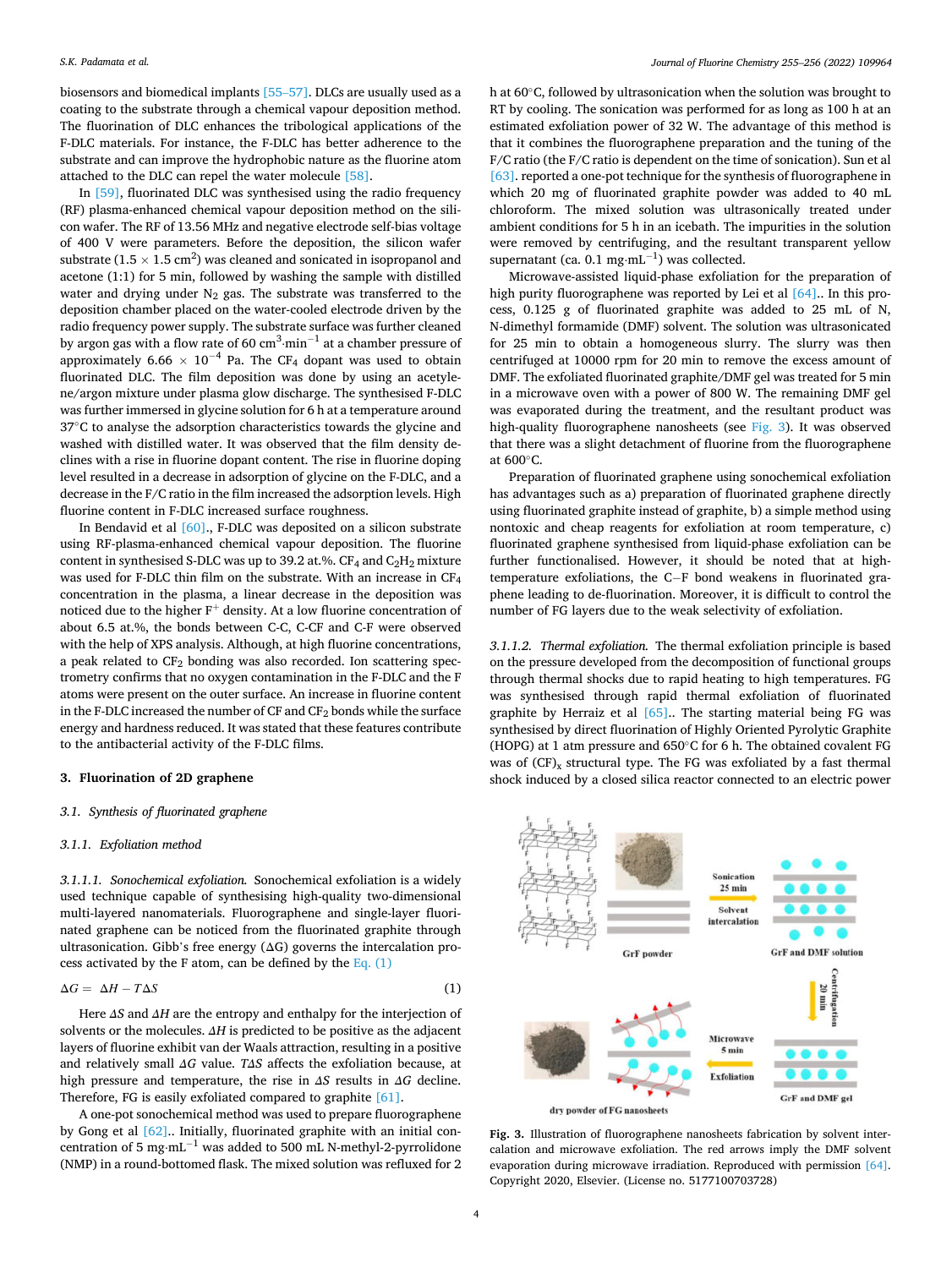supply. A quick temperature rise (approx.  $10^{\circ}$ C⋅s<sup>-1</sup>) decomposes the sample, rapidly induces the generation of fluorinated gaseous species, resulting in the exfoliation of the material. The exfoliation was performed in an argon atmosphere to avoid the oxidation of exfoliated material. It was observed that exfoliation and defluorination occur simultaneously. Defluorination happens in two stages: a) from RT to 600◦C, a slight decline in F/C ratio and b) rapid F/C reduction above 600◦C up to 0.01. The F/C ratio was as high as 1.04 at RT. Dubois et al [\[66\]](#page-12-0). synthesised fluorographene by thermally exfoliating the fluorinated HOPG (prepared by direct fluorination through  $F_2$ ). A sharp increase in the temperature leads to the rapid interlaminar species removal of fluorinated HOPG with a change in the colour from greyish to black, resulting in fluorographene. The specific surface area of FG increases with an increase in exfoliation temperature but at the same time drastically reduces the F/C ratio [\[67\]](#page-12-0). Thus by precisely tuning exfoliation temperature, C-F bonds at defects can be preferentially removed.

*3.1.1.3. Electrochemical exfoliation.* Fluorinated graphene can be synthesised by fluorination and exfoliation of graphite at the same time by the electrochemical method [\[69\].](#page-12-0) Graphite electrodes (diameter 0.5 mm), pencil rods are used as both anode and cathode material. The anode-cathode distance was 2 cm, and the applied voltage was 10 V. The hydrofluoric acid (HF) solution was used as an electrolyte with different HF concentrations (10, 20, 30, and 40 wt.%) for the electrochemical process. The studies found that the kinetics of exfoliation was very high in solutions with 20, 30 and 40 wt.% HF concentration and solution with 10 wt.% HF was considered for further studies with varying voltage and the addition of 2.5 g/L TiO<sub>2</sub> particles. Findings suggest that the HF electrolyte solution was incapable of synthesising multilayer graphene sheets. An increase in the applied voltage improved the exfoliation, although the fluorination degree and defect density were the highest for the powder synthesised at low voltage (2.5 V). The addition of  $TiO<sub>2</sub>$  in the electrolyte had a positive effect on both fluorination and exfoliation of graphite.

In another study, with the same electrode geometry and anodecathode distance mentioned above, an electrochemical exfoliation using an electrolyte mixture of  $H_2SO_4$  and HF with a 1:1 volume ratio was conducted [\[70\].](#page-12-0) Five different electrolytes were studied, 0.6 M  $H<sub>2</sub>SO<sub>4</sub>$  with HF (0, 5, 10, 20, 40 wt.%). A voltage of 10 V was applied. After the electrochemical exfoliation process, the solution was ultrasonically sonicated for 45 min to improve the exfoliation efficiency. The suspension was collected and washed with deionised water three times to remove the impurities. X-ray diffraction studies showed that the lowest intensity peak was obtained for electrochemically treated powders in  $0.6$  M H<sub>2</sub>SO<sub>4</sub> (HF 0 wt.%).

In comparison, the highest was obtained in an electrolyte mixture of 0.6 M H2SO4 and 40 wt.% HF. The volume of graphene layers increased with a rise in the HF concentration in the electrolyte from 0 to 5 wt.%.

However, it was noted that further increase in the HF concentration led to not-exfoliated graphite with the presence of fluoride compounds and an increase in the defect density of the exfoliated powder. Raman spectroscopy confirms the successful synthesis of FG through the electrochemical exfoliation method.

*3.1.1.4. Mechanical exfoliation.* Ball milling assisted exfoliation of GrF in preparing graphene fluoride was performed by Vu et al [\[71\]](#page-12-0)., as shown in Fig. 4. A GrF  $(5 g)$  with a 200–500 nm average lateral size was initially added to a 100 mL NMP solvent. The mixture was transferred to the grinding bowl (500 mL) followed by the addition of zirconia balls of 2 kg with diameters of 2 mm and 0.2 mm with a mass ratio of 1:1 to the grinding bowl. The milling was performed at 300 rpm under a nitrogen atmosphere at RT for 6 h. After the milling process, the solution was removed from the grinding bowl and centrifuged for 30 min at 2000 rpm for the removal of unexfoliated GrF. The supernatant was collected, filtered and washed with NMP. The solution was then filtered through a 0.1 µm nylon membrane filter. The exfoliated graphene fluoride (EGF) powder was acquired after two days of freeze-drying the filtered solution. The EGF's average lateral size was 800 nm. The obtained EGF powder weighed 1.9 g, which corresponds to a yield of 38%, indicating a great potential to implement this method on a large scale.

Wan and Ma [\[72\]](#page-12-0) performed an ammonia carbonate assisted ball milling process on GrF for the exfoliation of functionalisation fluorinated graphene sheets (FFGS). GrF powder with an F content of about 56 at.% was used in this process. 1 g of GrF is added to 4 g of ammonia carbonate and mixed by hand in a beaker. The mixture was transferred to a ball milling jar of 50 mL, and 120 agate balls with 6 mm diameter were added. The mixture is milled for 20 h at 400 rpm. To avoid the agglomeration of the mixture, the jar was periodically paused, and the edges of the jar were agitated to increase the milling efficiency. After the ball milling, a grey-black mixture was attained. The obtained product was then washed 2–3 times with deionised water, followed by sonication in deionised water for 30 min and left for 1 h. Finally, the sediment was removed, filtered and dried in a vacuum oven at 60◦C. The obtained final product was FFGS. The thickness of the FFGS monolayer was between 0.67 and 0.87 nm. The fluorine concentration in the FFGS was 30 at.% which is less compared to that of GrF. It was also observed that a significant amount of nitrogen and oxygen (12 at.%) was present. The main advantage of using the ball milling process would be the easy preparation of multi-layer fluorinated graphene sheets. However, the lamellar structure of graphene is damaged during the process, exposing the edge of the fractured surface. This newly available active area is preferentially fluorinated by the fluorine source resulting in edge-functionalised graphene.



**Small Graphite fluoride** 

**Fig. 4.** An illustration of ball milling assisted exfoliation of FG. Reproduced with permission [\[71\].](#page-12-0) Copyright 2020, Elsevier. (License no. 5177100564613)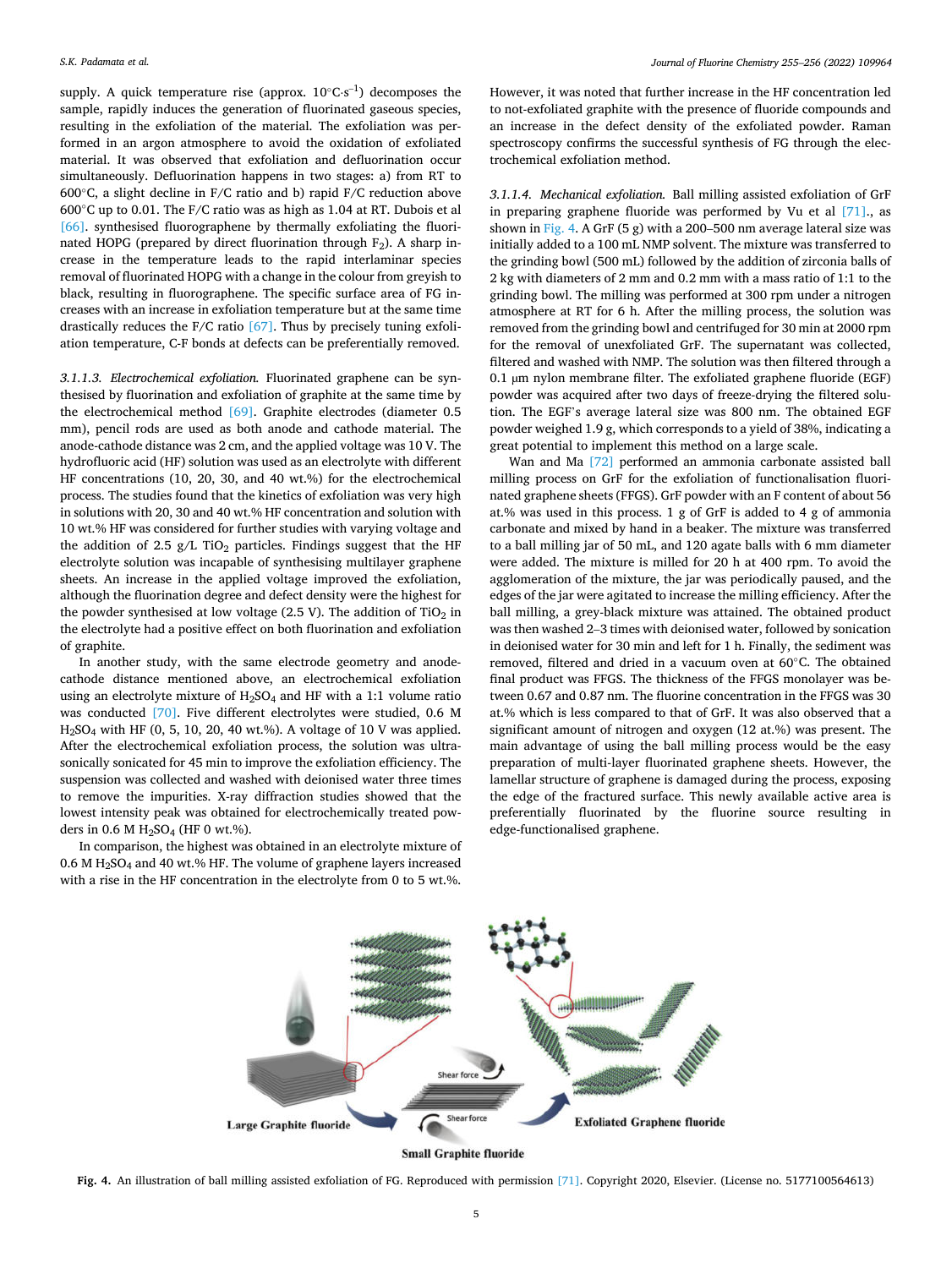# *3.1.2. Fluorination method*

*3.1.2.1. Direct gas fluorination.* Bi et al [\[73\].](#page-12-0) synthesised fluorinated graphene material using a direct gas fluorination technique. Hummer's method was used to prepare the graphene oxide (a base material to synthesise FG) from natural flake graphite. A mixture of 5 mL GO (concentration of 5 mg⋅mL<sup>-1</sup>) and 20 µL ethylenediamine (EDA) was heated at 60◦C in a Teflon reactor for 6 h to obtain reduced graphene oxide aerogel. To synthesise FG, reduced graphene oxide aerogel was further heated under  $N_2$  atmosphere to a required temperature (between 200 and 350°C) at the rate of 2°C min<sup>-1</sup> in a monel alloy tube. A mixture of  $N_2$  and  $F_2$  (with 10 vol.%  $F_2$ ) gases was pumped into the tube and left for 1 h. Excess/residual  $F_2$  was removed from the reactor by introducing N2 gas after the fluorination process. The deionised water was used to wash the FG to remove the unbonded F atoms, then dry the samples in a vacuum. Fig. 5 gives a schematic representation of the direct gas fluorination method. It has been noted that with an increase in the fluorination temperature, the F/C ratio increased, followed by a significant drop. This phenomenon is due to the decomposition of C-F bonds at high temperatures, which leads to the transformation of  $sp^3$  carbon to  $sp^2$ .

Synthesis of fluorinated graphene at room temperature would reserve most original fluorine atoms. Fluorinated graphene with a high F/C ratio ( $\approx 0.67$ ) was prepared using porous graphene at room temperature by direct  $F_2$  gas fluorination. Low process temperature and high activation effect of direct fluorination during the preparation of fluorinated porous graphene is attributed to the defect structure (meso and microporous structure) of the porous graphene [\[74\]](#page-12-0). Moreover, the specific surface area of fluorinated porous graphene is around 1200  $m^2 \cdot g^{-1}$ , which is above the theoretical value of fluorinated graphene sheets (1018 m<sup>2</sup>·g<sup>-1</sup>). FG synthesised using direct fluorination contain radical fluorine atoms which are stable in the air atmosphere. The radicals can be regulated by controlling the degree of fluorination. For instance, the fluorinated graphene with low or high F/C ratios contains low fluorine radical atoms, while moderately fluorinated graphene (F/C  $= 0.4 - 0.5$ ) has a high radical density [\[75\].](#page-12-0)

*3.1.2.2. Plasma fluorination.* Plasma fluorination is a relatively easy, clean and safe technique to synthesise fluorinated graphene. In this method, an electron beam is projected on a targeted material, leading to the generation of fluorine radicals adsorbed on the graphene surface, leading to various C-F bonds. Plasma sources such as  $F_2$ ,  $SF_6$  and  $CF_4$  are being used for fluorination. Hui et al [\[76\].](#page-12-0) synthesised a single layer FG by controlled  $SF_6$  plasma treatment, and the maximum fluorine content achieved was  $\approx$  24.6 at.% for 20 s plasma treatment. A comparative study was conducted on fluorination of graphene with  $SF_6$  and  $CF_4$  gases



**Fig. 5.** Schematic for the direct fluorination method for the synthesis of fluorinated graphene. Reprinted with permission from [\[73\]](#page-12-0) without changes under the Creative Commons Attribution 4.0 International License [\(http://creativeco](http://creativecommons.org/licenses/by/4.0/)  [mmons.org/licenses/by/4.0/](http://creativecommons.org/licenses/by/4.0/))

through plasma fluorination by Struzzi et al [\[77\]](#page-12-0).. Tectra plasma source with ion accelerations of 0 and 1 kV was used for the fluorination process. The plasma treatment at 1 kV was performed for 10 min (for both the gases), although the fluorination time varied at 0 kV, which was 20 min and 35 min for  $SF_6$  and  $CF_4$ , respectively. Fluorine content on the samples treated with  $SF_6$  plasma was 10 and 8 at.% at 0 and 1 kV, respectively, while the samples treated with CF4 plasma were 10 and 6 at.% at 0 and 1 kV, respectively. The samples treated with  $SF_6$  plasma had better fluorination coverage compared to the  $CF<sub>4</sub>$  plasma source. The sulfur atoms from the  $SF_6$  plasma sources bonded with the copper area without affecting the surface of the graphene unless there is a restriction of the ion's kinetic energy.

Plsek et al [\[78\]](#page-12-0). synthesised fluorinated graphene employing a novel laser-ablation-assisted plasma fluorination method using an  $SF<sub>6</sub>$  fluorination source (Fig. 6). Initially, graphene was synthesised using the chemical vapour deposition method on copper foil. The graphene on copper foil was assembled to a sample holder in a vacuum chamber (15  $\text{cm}^3$ ) made from a conflat CF 40 viewpoint and a CF 40 to KF 16 adapter flange, which can be closed using an angle valve. The chamber was initially turned into a vacuum followed by  $SF_6$  pumping at a pressure of  $\approx$  7  $\times$  10<sup>-1</sup> mbar. An Nd: YAG laser beam was focused on the silicon target. The laser spot was placed 3 mm apart from the sample plane, and they are perpendicular to each other (Fig.  $6$ ). CF, CF<sub>2</sub> and CF<sub>3</sub> species were identified on the fluorinated samples. Sulphur was found on samples with low fluorine coverages. The fluorine content decreases when the number of laser pulses is higher than the saturation values. This technique can control the fluorination of the samples by controlling the applied laser pulses. The maximum fluorine atomic concentration was 60% in this method which is high compared to traditional plasma methods.

High-density plasma is required to synthesise fluorinated graphene with a high F/C ratio as the fluorine radicals energies are higher than the energies of fluorine-containing ions (CF<sub>3</sub>, CF<sub>4</sub>, F<sup>-</sup>). A severe ion bombardment at high reaction temperatures leads to the carbon structure damage of graphene [\[79\].](#page-12-0) Moreover, plasma fluorination requires process optimisation to produce fluorinated graphene at a larger scale. As the process requires expensive setup and fluorine coverage on graphene is limited to the plasma-treated area.

# *3.2. C-F bonding characteristics*

C-F bonding characteristics mainly includes the C-F bonds and F/C ratio of fluorinated graphene. Control over the F/C ratio is essential in opening the bandgap, tuning optical transparency, electrical conductivity, and other properties like thermal and magnetic. The fluorination conditions, treatment time, fluorinating agent, type of carbon used, and treated sides tune the F/C ratio of the FG. For example, Yu et al [\[80\]](#page-12-0). reported that the F/C ratio  $(0.17 - 0.27)$  of the fluorinated graphene oxide (FGO) depends on the exposure time of  $CF_4$  plasma. Wang et al [\[81\]](#page-12-0). prepared highly fluorinated graphene from graphene oxide using



**Fig. 6.** Schematic diagram of laser ablation of Si target in an  $SF<sub>6</sub>$  atmosphere for graphene fluorination. Reproduced with permission [\[78\].](#page-12-0) Copyright 2020, Elsevier. (License no. 5177100405933)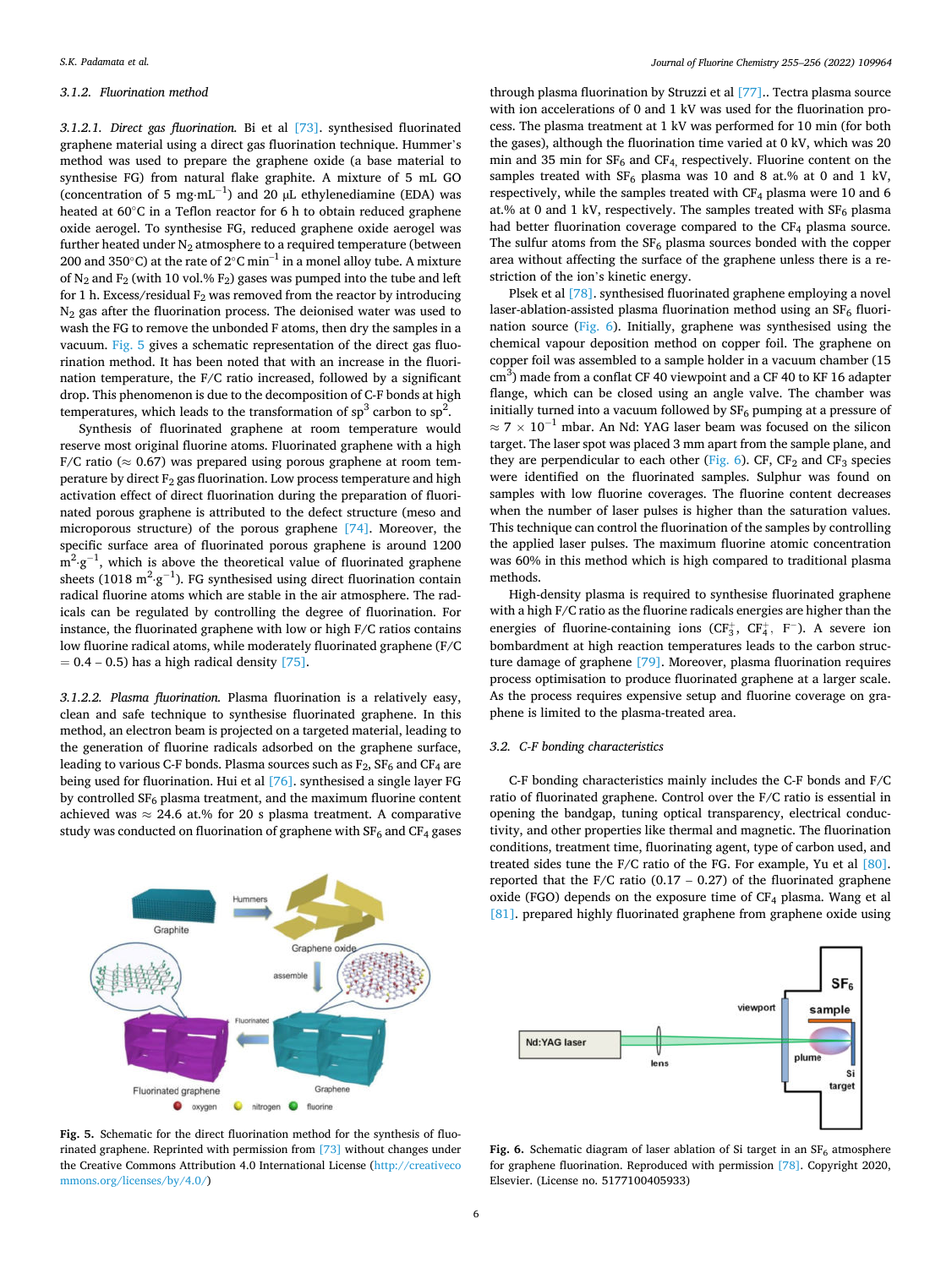direct heating fluorination. The F/C ratio increases from 0.65 to 1.02, increasing the  $F_2$  gas concentration (from 2% to 10%) in the  $F_2/N_2$  gas mixture at 180◦C. With an increase in the operating temperature to 250 $\degree$ C, the F/C ratio of 1 can be achieved at 5% F<sub>2</sub> concentration. The composition of main C-F-containing groups (C<sub>sp2</sub>-F, C<sub>sp3</sub>-F, CF<sub>2</sub>, CF<sub>3</sub>) depends on the reaction temperature and  $F_2$  concentration; the C<sub>sp2</sub>-F (sp2 hybridised C atoms connected to F) composition decreases with an increase in the  $F_2$  concentration during the treatment [\[81\].](#page-12-0) Meduri et al [\[82\]](#page-12-0). reported that the F/C ratio  $(0.47 - 0.89)$  of FG increases with operating temperature (25◦C – 150◦C) in the direct fluorination method. At high F/C ratios, the insulating surface groups  $CF_2$  and  $CF_3$  are dominant. The studies suggest that a decrease in the F/C ratio results in hyperconjugation, which occurs due to the coexistence of C-F bonds and  $sp<sup>2</sup>$  nonfluorinated carbon atoms due to poor fluorine coverage  $[83]$ . The hyperconjugation reduces the C-F bonding order, resulting in the weakening of C-F covalence [\[84\]](#page-12-0).

In a study by Wang et al  $[85]$ ., fluorination of graphene oxide with  $F_2/N_2$  mixture was performed, where the F/C ratio increased with an increase in the fluorination temperature, as shown in Fig. 7**a**. A rapid increase in the F/C ratio can be seen between temperatures 180 and 220◦C. Fig. 7**b** shows the evolution of the band of C-F as a function of the F/C ratio. Fourier transform infrared spectroscopy (FTIS) shows a band composed of two peaks at 1150  $\rm cm^{-1}$  and 1220  $\rm cm^{-1}$ . The peak at 1150  $\text{cm}^{-1}$  is dominant at a low F/C ratio. While the peak at 1220  $\text{cm}^{-1}$  gains prominence with an increase in the F/C ratio. C-F bonding is differentiated based on the type of C hybridisation linked with the F atom. The peak at 1220 cm<sup>-1</sup> corresponds to the C<sub>sp3</sub>-F covalent bond, and the peak at 1150  $\text{cm}^{-1}$  is the C<sub>sp2</sub>-F semi-ionic (semi-covalent) bond. The  $C<sub>SD3</sub>$ -F are linked at the strongly deformed carbon framework with an F/C ratio of 1, while the  $C_{sp2}$ -F bonds are present at weakly fluorinated regions (F/C  $\leq$  0.5). Gong et al [\[86\]](#page-12-0). reported that the FTIR spectra of photochemically synthesised FG show the semi-ionic and covalent C-F bond absorption peaks at 1151  $\text{cm}^{-1}$  and 1212  $\text{cm}^{-1}$ , respectively. The C-F<sub>2</sub> (292.2 eV) and C-F<sub>3</sub> (293.4 eV) groups were found in XPS studies, indicating that the sample has a high degree of fluorination. The average height within 0.9 to 1.5 nm was found for fluorinated graphene sheets, corresponding to single and double-layer sheets [\[86\].](#page-12-0) Ultraviolet irradiation of FG in toluene results in a rapid decrease of F/C ratio with

irradiation time. The covalent C-F bonds are converted into semi-ionic C-F bonds as covalent bonds are sensitive to ultraviolet [\[87\].](#page-12-0)

Weakening of covalent nature between the C and F atoms would lead to increased new functional groups. In comparison to GO, FG is highly reactive to ammonia. For instance, defluorination occurs when FG comes in contact with ammonia and leads to N-doping in significant degrees. C-F bonds are replaced with C-NH2 groups. Dissociation of C-F bond facilitates dissociating of C-C and formation of C-N bond [\[88\]](#page-12-0). [Table](#page-7-0) **1** summarizes the methods and reagents used to fabricate fluorinated graphene and their influence on the F/C ratio and C-F characteristics of fluorinated graphene.

# **4. Properties**

#### *4.1. Bandgap*

Graphene exhibits unique electric properties due to its high carrier mobility and zero bandgap, showing good potential for advanced electronic applications. However, the zero band gap of graphene leads to high power dissipation and leakage of currents, regulating its application in standard logic circuits as a candidate of post-silicon electronics [\[89\]](#page-12-0). Therefore, opening the bandgap of graphene through structural engineering is highly desired. For instance, a wide bandgap of 3.1 eV opens for fluorinated graphene due to the trigonal  $sp<sup>2</sup>$  carbon structure transformation to tetragonal  $sp^3$  [\[90,91](#page-12-0)]. Wang et al [\[92\]](#page-13-0). prepared fluorinated graphene sheets (FGS) through a hydrothermal reaction between HF reagent and graphene oxide. The fluorine coverage of graphene can be controlled by varying the reaction time, temperature, and HF content. The bandgap of FGS increases with an increase in fluorine coverage, where  $CF_{0.09}$  has a bandgap of 1.82 eV, and  $CF_{0.325}$  has 2.99 eV. This is due to the interaction of p orbits of F with  $\pi$  orbits of C, resulting in the change in charge densities.

According to the density functional calculations, varying FG's layers and structural configurations can control the bandgap. A chair configuration has a bandgap of 3.036 eV, while the bandgap for boat and tricycle configurations are 2.503 eV and 3.247 eV, respectively [\[93\]](#page-13-0). Low bandgap in boat configuration is due to a greater C-C bond length caused by F-F repulsion. The C-C bond length of chair, boat and tricycle



**Fig. 7.** a) Change of F/C ratio during the fluorination of graphene oxide with  $F_2/N_2$  mixture b) Evolution of FTIR spectra of fluorinated samples with fluorinating temperatures (bottom to top: 50, 100, 120, 130, 150, 180, 200, and 220℃). (Reproduced/adapted with permission from ref [\[85\]](#page-12-0), Copyright, 2016, American Chemical Society).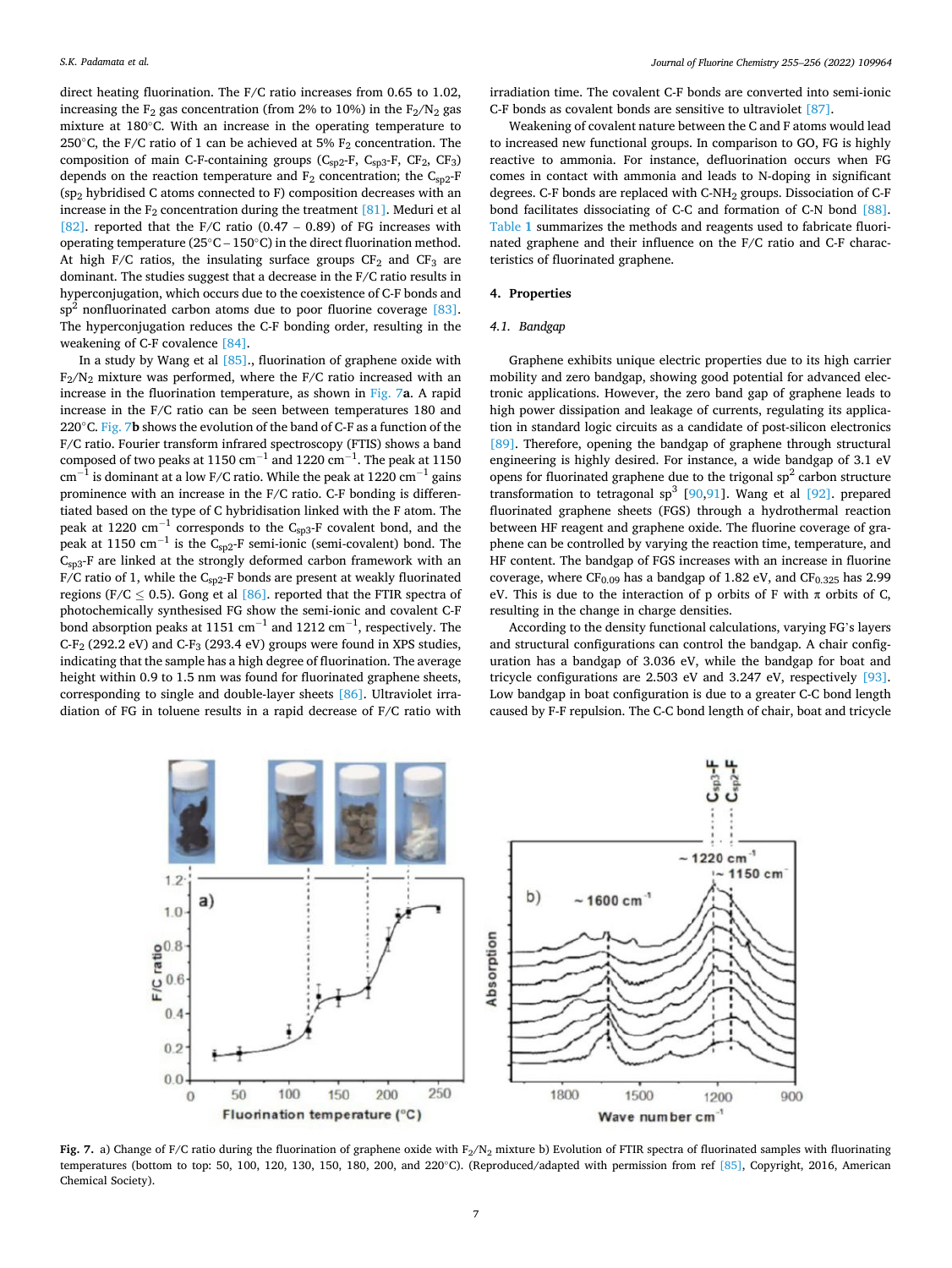#### <span id="page-7-0"></span>**Table 1**

Synthesis methods used for the fabrication of fluorinated graphene and their influence on C-F characteristics.

| Method                         | Raw materials               |                            | F/C ratio<br>Reaction<br>temperature |                | Peak location in FTIR<br>$(cm^{-1})$ |                  | Peak location in XPS (eV) |                        | Ref. |
|--------------------------------|-----------------------------|----------------------------|--------------------------------------|----------------|--------------------------------------|------------------|---------------------------|------------------------|------|
|                                | Graphene-based<br>materials | <b>Fluorination</b> source |                                      |                | Semi-ionic<br>$C-F$                  | Covalent C-<br>F | Semi-ionic<br>$C-F$       | Covalent C-<br>F       |      |
| Sonochemical<br>exfoliation    | Fluorinated graphite        | N-methyl-2-<br>pyrrolidone | Room<br>temperature                  | $0.31 - 0.78$  | 1084                                 | 1212             | F1s 688.5                 | F1s 689.0              | [62] |
| Sonochemical<br>exfoliation    | Graphite fluoride           | N, N-dimethyl<br>formamide | Room<br>temperature                  | $0.89 - 0.94$  | ×                                    | 1216             | C <sub>1</sub> s 284.8    | C <sub>1</sub> s 285.3 | [64] |
| Thermal exfoliation            | Fluorinated graphite        | F <sub>2</sub>             | $650^{\circ}$ C                      | $0.01 - 1.06$  | 1120                                 | 1199             |                           |                        | [65] |
| Thermal exfoliation            | FGO                         |                            | $400 - 800^{\circ}$ C                | $0.057 - 0.16$ | $\sim$                               |                  | C <sub>1</sub> s 288.4    | C <sub>1</sub> s 290.3 | [68] |
| Electrochemical<br>exfoliation | Graphite                    | HF solution                | Room<br>temperature                  | 0.046          |                                      | 1280             |                           | ٠                      | [69] |
| Mechanical exfoliation         | Graphite fluoride           | N-methyl-2-<br>pyrrolidone | $60^{\circ}$ C                       | $0.69 - 0.85$  | $\sim$                               |                  | F1s 687.8                 | F1s 688.2              | [71] |
| Direct gas fluorination        | Graphene oxide              | $F_2/N_2$ mixture          | $200 - 350$ °C                       | $0.43 - 0.67$  | $\sim$                               | 1226             | F1s 687.5                 | F1s 688.6              | [73] |
| Plasma fluorination            | Graphene                    | SF <sub>6</sub>            | Room<br>temperature                  | 0.32           |                                      |                  |                           | F1s 688.6              | [76] |

configurations are closer to the diamond bond length of 1.52  $\AA$  (sp<sup>3</sup>) hybridisation). In-chair configuration, fluorine atoms bond with the graphene plane above and below. Khatami et al [\[94\]](#page-13-0). used the first principle method to study the electrons and holes phonon-limited mobility in hydrogenated graphene and fluorinated graphene. At an extreme cut-off for long-wavelength out-of-plane acoustic (ZA) phonons, electron and hole mobilities of 28 and 41  $\text{cm}^2 \cdot \text{V}^{-1} \cdot \text{s}^{-1}$  for hydrogenated graphene and electron and hole mobilities of 96 and 30  $\rm cm^2\,V^{-1}\,s^{-1}$  for FG were obtained, respectively. However, at a more favourable cut-off wavelength  $\sim$ 2.6 nm, high electron mobility of 233 cm<sup>2</sup> V<sup>-1</sup>·s<sup>-1</sup> and hole mobility of 389  $\text{cm}^2 \cdot \text{V}^{-1} \cdot \text{s}^{-1}$  for graphane and electron mobility of 460 cm<sup>2</sup> $\cdot$ V<sup>-1</sup> $\cdot$ s<sup>-1</sup> and hole mobility of 105 cm<sup>2</sup> $\cdot$ V<sup>-1</sup> $\cdot$ s<sup>-1</sup> for FG were achieved, respectively. At the same time, a complete suppression of ZA phonons increased the electron and hole mobility in graphane up to 278 and 391 $\text{cm}^2 \cdot \text{V}^{-1} \cdot \text{s}^{-1}$ , respectively. Meanwhile, it affects the carrier mobilities in FG. The electron transport property of FG is correlated to the fluorine distribution on the graphene surface (at low fluorine content). At the same fluorine concentrations, different island and chain-like clusters are formed on the graphene, influenced by the fluorination probability of a C atom [\[95\].](#page-13-0)

# *4.2. Optical properties*

A drastic change in optical properties of graphene, such as absorption band, transparency, and photoluminescence, occurs when it is functionalised with fluorine. The optical transparency of FG synthesised using XeF<sub>2</sub> fluorinating agent at 70 $\degree$ C was investigated by Nair et al [\[96\]](#page-13-0).. As shown in Fig. 8**a**, graphene's opacity peaks at 4.6 eV and absorption intensity are not linear after the energy  $\sim$  2.5 eV, which was following pronounced von Hove similarity. Partially fluorinated graphene has relatively higher transparency compared to pristine graphene. Fluorographene remains fully transparent for light energy  $\leq 3$  eV but starts absorbing violet lights. This implies that fluorographene is a wide-gap semiconductor with an energy gap greater than 3 eV. Robinson et al  $[35]$ . reported that graphene films treated with XeF<sub>2</sub> gas at 30<sup>°</sup>C exhibit optical transparency. Figs. 8**b, A** and **B** show the optical micrograph of graphene before and after one-sided fluorination, and optical contrast upon fluorination is visible between them. Fig. 8**b(C)** shows that the absorption peak related to single-layer graphene disappears but not for bilayer graphene, which indicates that fluorine chemisorption occurs only on the top surface and does not intercalate between the layers. Fig. 8**b(D)** shows partially FG, where small portions of the C4F were not completely transparent.

Mubarak and Ismail [\[97\]](#page-13-0) investigated the optical properties of FGS



**Fig. 8.** a) Optical transparency changes in graphene after the fluorination process. The absorption spectra of fluorographene (bottom), partially fluorinated one (middle) and pristine graphene (top curve). Reproduced with permission [\[96\]](#page-13-0), Copyright 2010, John Wiley and sons. (License no. 5177100033311) b) Optical characteristic changes of graphene upon fluorination on a single side. Reproduced with permission [\[35\],](#page-12-0) Copyright 2010, American Chemical Society.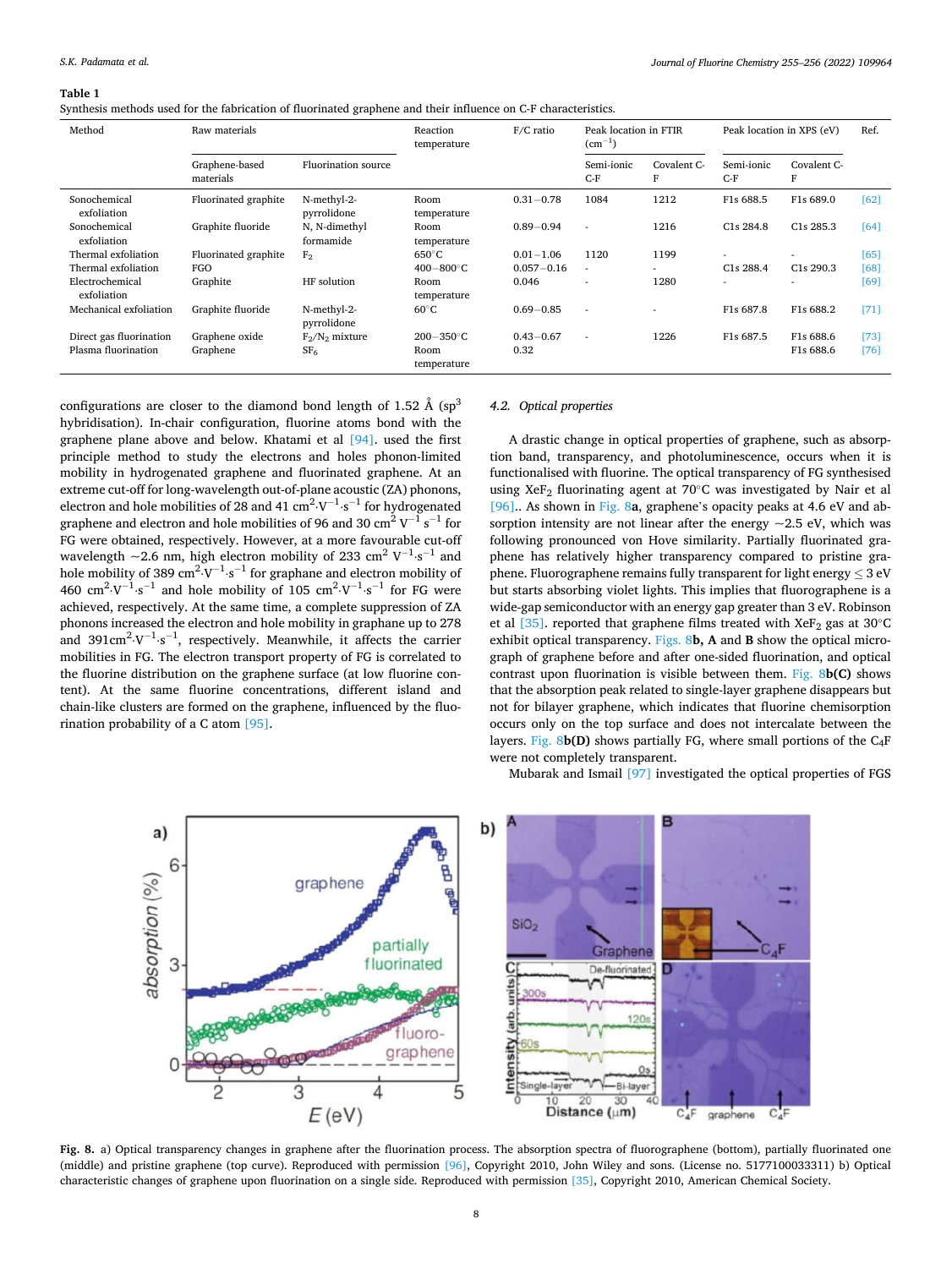using ab initio studies. The absorption coefficient  $(I_w)$  of FGS was 121.6  $\times$  10<sup>4</sup> cm<sup>-1</sup>, relatively low compared to the I<sub>w</sub> of pure graphene sheets (GS) (189.9  $\times$  10<sup>4.</sup>cm $^{-1}$ ). The optical conductivity (σ(ω)) of FGS (3.32  $\times$  $10^3 \cdot \omega^{-1} \cdot \text{cm}^{-1}$ ) is low compared to pure GS (5.35  $\times 10^3 \cdot \omega^{-1} \cdot \text{cm}^{-1}$ ) which indicates that the transparency of graphene increases with fluorination. Both I<sub>w</sub> and  $\sigma(\omega)$  highest values were found in the energy levels of 14.6 – 15.0 eV.

# *4.3. Magnetic properties*

The graphene exfoliated from highly oriented pyrolytic graphite exhibits diamagnetic behaviour with no resemblance of ferromagnetism were observed [\[98\].](#page-13-0) In some cases, the ferromagnetic nature of graphene is due to the localised unpair spins caused by the point defects and edge states [\[99\].](#page-13-0) Fluorination of graphene drastically changes the magnetic behaviour of the graphene material. Nair et al [\[100\]](#page-13-0). reported that the paramagnetism of FG increases with the F/C ratio (0 to 1), which the Brillouin function can precisely define:

$$
M = NgJ\mu_B \left[ \frac{2J+1}{2J} \ \text{ctnh} \left( \frac{(2J+1)z}{2J} \right) - \frac{1}{2J} \text{ctnh} \left( \frac{z}{2J} \right) \right]
$$
 (2)

where  $z = gJ\mu_B H/k_B T$ , N is the number of spins,  $k_B$  is the Boltzmann constant, *g* is the g-factor, and *J* is the angular momentum number. The Brillouin function provides a good fit only if  $J = S = \frac{1}{2}$  (free-electron spin). However, the magnetisation curves are best fitted at  $J = 0.83$  for fluorinated reduced graphene oxide (FRGO) [\[101\]](#page-13-0). The FRGO (F/C ratio  $= 0.46$ ) shows strong paramagnetism, suggesting the presence of high-density unpaired spins.

Wang and Li [\[102\]](#page-13-0) conducted a theoretical study to understand the effect of charge doping on the magnetic properties of FG. Without charge (not doped), the FG has a magnetic moment of  $0.72 \mu_B$ . The fluorinated graphene continuously increases its spin moment with the variation in charge (towards positive) and obtains up to 1.08  $\mu$ B with a positive charge of 0.6e. At the same time, magnetism changes from ferromagnetism to non-magnetism when it achieves a negative charge greater than -0.6e. Feng et al  $[103]$ . reported that the high-intensity magnetic moments are found in annealed FGO due to the improved edge effect of small fluorine clusters. These small F clusters are formed by the fragmentation of large F domains, attributed to the magnetic ordering in FG because of the shrunken average spacing between the localised moments. Thus, annealed fluorinated graphene samples can undergo the transaction from paramagnetism to ferromagnetism.

#### *4.4. Electronic conductivity*

The single-layer graphene exhibits high electron mobility due to the formation of an  $\pi$ -conjugated bond by the sp<sup>2</sup> hybridised C atom with a  $p_z$  orbital. Meanwhile, fluorination of graphene (controlled F/C ratio) can modify the electronic conductivity by transforming its metallic/ semiconductor behaviour into the insulator with the retreatment of the π–conjugated bond. Fan et al [\[104\]](#page-13-0). reported that the electrical conductivity of GS is as high as 20200 S $\cdot$ m $^{-1}$  after annealing. The electrical conductivity of graphene can be significantly reduced with the increment of the F/C ratio, and electrical conductivity of as low as 2 S⋅m $^{\rm -1}$  can be achieved at an F/C ratio of 0.5 [\[92\]](#page-13-0). The resistance of FG is greater than 7 orders in magnitude compared to pristine graphene, where the resistance of FG is around 1 TΩ with fluorine coverage of a few tenths of a percent  $[105]$ . At a very low F/C ratio, the FG behaves as a semiconductor due to the existence of  $sp^2$  hybridised C atoms [\[106\].](#page-13-0)

Kolesnik-Gray et al [\[107\].](#page-13-0) reported that the electrical conductivity of the fluorinated graphene also depends upon material geometry. The studies were conducted on fluorinated graphene thin films and flakes. In the case of graphene films, the electrical conductivity decrease by five orders of magnitude with fluorination (F content from 2.4 to 14.6 at.%). In contrast, the electrical conductivity of graphene flakes increases by a

magnitude of two orders with fluorination (2.4 to 16.6 at.%). This phenomenon is because the edges of the flakes are the primary sites of fluorine, making them behave like unfunctionalised graphene. The covalently attached fluorine on the flakes preserves its electrical properties. Also, the charge transport in thin-film FG is affected by the edge/edge, edge/plane, and plane/plane junctions [\[108\].](#page-13-0)

#### *4.5. Thermal conductivity*

Graphene possesses high thermal conductivity of 5300  $W·m^{-1}·K^{-1}$ due to efficient phonon transfer by ion-core vibration in the crystal lattice [[109,110\]](#page-13-0). However, the high electrical conductivity of graphene restains its applications in highly coherent electronic devices. By fluorination of graphene, high electrical insulation and high thermal conductivity can be achieved. Ultrathin graphene fluoride films were synthesised from the graphene fluoride solution prepared by mechanical exfoliation of GrF. The films exhibit an excellent in-plane thermal conductivity of 242  $W \cdot m^{-1} \cdot K^{-1}$  and incredible through-plane thermal conductivity of 21.8  $W \cdot m^{-1} \cdot K^{-1}$  at 10 mm thickness with electrical conductivity of  $>10^{-12}$  S⋅m<sup>-1</sup> exhibiting excellent flexibility. The thermal conductivity can be tuned by altering the thickness of the film [\[71\]](#page-12-0). A graphene fluoride- poly (vinyl alcohol) composite suspension was prepared from sonochemically exfoliated graphene fluoride and poly (vinyl alcohol) via vacuum filtration. The film prepared by this suspension has an ultrahigh in-plane thermal conductivity of 61.3  $W \cdot m^{-1} \cdot K^{-1}$  at 93 wt.% graphene fluoride [\[111\].](#page-13-0) A non-equilibrium molecular dynamics (NEMD) study was conducted to estimate the theoretical thermal conductivity of FG [\[112\]](#page-13-0). The thermal conductivity decreases rapidly when Fluorine coverage increases between 0% and 20%, normalises from 20% to 70% and quickly increases when approached 100%.

#### *4.6. Tribological properties*

Graphene possesses good tribological properties due to its chemically inert behaviour, surface adherence, low shear strength, and characteristics of lamellar structure  $[113, 114]$ . The fluorination of graphene can enhance its tribological properties. Hou et al [\[115\].](#page-13-0) reported that fluorinated graphene significantly reduces the wear volume and friction coefficient as an oil-based lubricant additive. Fluorographene as a lubricant additive can reduce friction because of the low interlayer interaction caused by the repulsive electrostatic forces between the F atoms at the interfaces  $[116]$ . The wetting contact angle of FG is much larger compared to that of the angle measured on the pristine graphene surface, suggesting that the FG has a more hydrophobic surface [[117](#page-13-0), [118](#page-13-0)]. Molecular dynamics simulation reveals that the high hydrophobicity of fluorinated graphene is due to its low interfacial density and high water slip length, while graphene has high interfacial density and low slip length, meaning it shows low hydrophobicity [\[119\].](#page-13-0) The nanoscale friction of the graphene after fluorination increases six times, as shown in [Fig. 9.](#page-9-0) Meanwhile, after fluorination, the adhesion force is reduced to about 25%, i.e. from  $44 \pm 10$  nN (for pristine graphene) to 32  $\pm$  10 nN (for fluorinated graphene) [\[120\].](#page-13-0) The tribological properties of FG mainly depend on its surface chemistry (species attached on its surface), F/C ratio and microstructure (such as interlayer spacing and interlayer interaction, F atoms arrangement) [\[115\]](#page-13-0). [Table](#page-9-0) **2** compares the properties of pristine graphene and fluorinated graphene discussed in this section.

#### **5. Applications**

# *5.1. Energy Storage Devices*

Watanabe and Fukuda [[122](#page-13-0),[123](#page-13-0)] were the first to use fluorinated carbon  $(CF_x)$  as a cathode material in lithium primary batteries (LPBs).  $CF<sub>x</sub>$  was considered a promising cathode material for LPBs due to its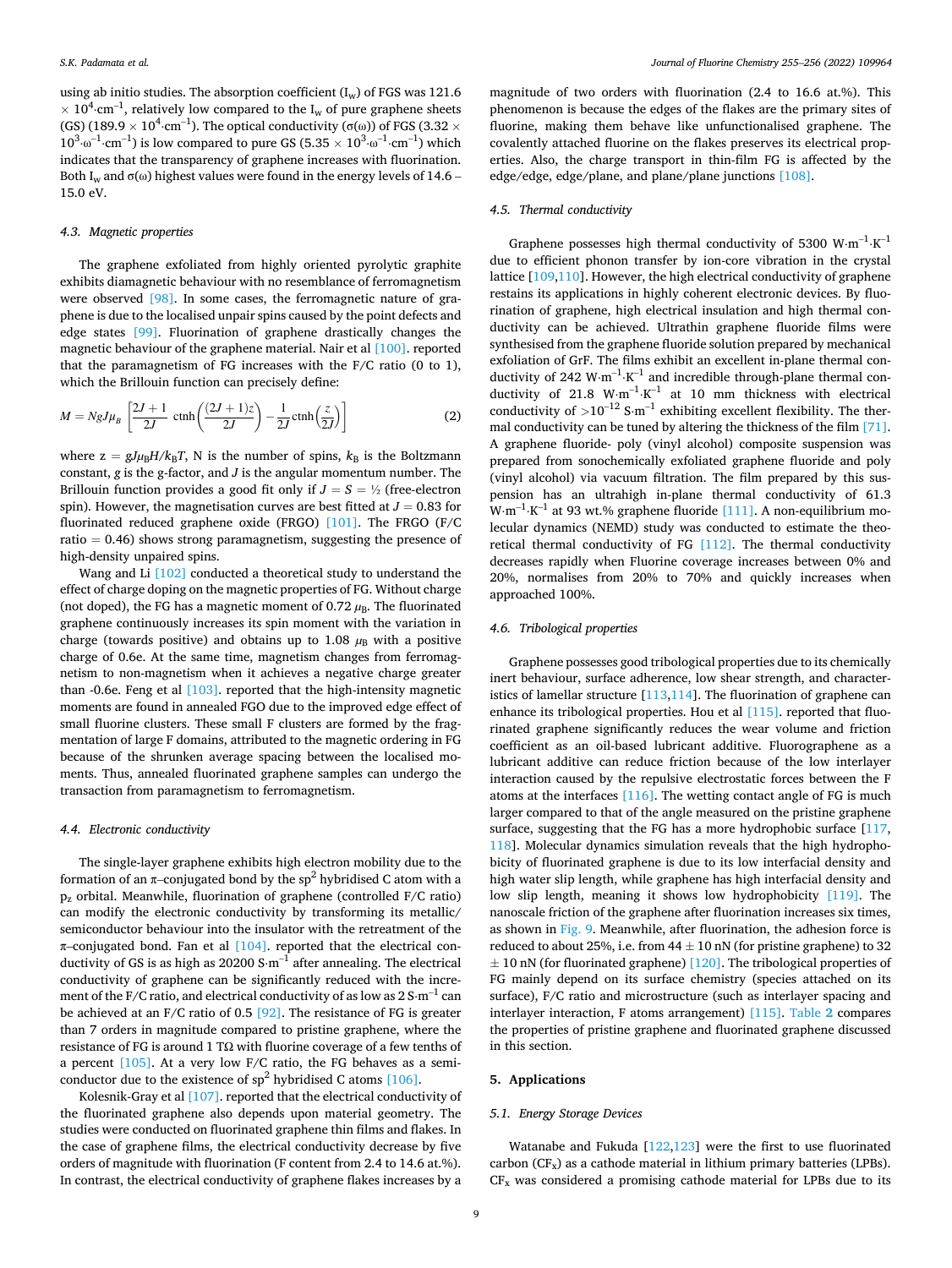<span id="page-9-0"></span>

**Fig. 9.** Friction force vs Applied load recorded on fluorinated and pristine graphene. Reproduced with permission [\[120\],](#page-13-0) Copyright 2010, American Chemical Society.

**Table 2**  Comparing the properties of graphene and fluorinated graphene material.

| Properties           | Graphene-based                                                      | Fluorinated graphene-<br>based                                      | Ref.        |
|----------------------|---------------------------------------------------------------------|---------------------------------------------------------------------|-------------|
| Bandgap              | 0eV                                                                 | 3.8 eV                                                              | [91, 92]    |
| Electron mobility    | 233 cm <sup>2</sup> $\cdot$ V <sup>-1</sup> $\cdot$ s <sup>-1</sup> | 460 cm <sup>2</sup> $\cdot$ V <sup>-1</sup> $\cdot$ s <sup>-1</sup> | [94]        |
| Optical conductivity | 5.35 $\times$                                                       | $3.32 \times 10^{3} \cdot \omega^{-1} \cdot \text{cm}^{-1}$         | [97]        |
|                      | $10^3 \cdot \omega^{-1} \cdot \text{cm}^{-1}$                       |                                                                     |             |
| Electrical           | $20200 S·m^{-1}$                                                    | $2.5 \text{ m}^{-1}$                                                | <b>192.</b> |
| conductivity         |                                                                     |                                                                     | 1051        |
| Adhesion force       | $44 + 10$ nN                                                        | $32 + 10$ nN                                                        | [120]       |
| Coefficient of       | 0.17                                                                | 0.08                                                                | $[121]$     |
| friction             |                                                                     |                                                                     |             |

stable operation ability, wide operating temperature, high energy density, and high average operating voltage. A very high theoretical energy density of 2180 Wh⋅kg<sup>-1</sup> is possessed by CF<sub>x</sub> (for graphite at x =1) as cathode material for LPBs. Fluorinated mesoporous carbon  $(CF_{0.54})$ exhibited excellent performance with a 515 mAh $\cdot$ g $^{-1}$  capacity and a discharge plateau of 2.75 V at a current rate of 5 C [\[18\]](#page-11-0). But the power densities are not satisfactory because of the poor electrical conductivity possessed by fluorinated carbon from strong C-F covalent bonds.

Damien et al. reported that LPBs utilising fluorinated graphene with low fluorine content  $(x = 0.22)$  exhibits excellent electrochemical per-formance [\[124\]](#page-13-0). The specific capacity of FG was 767 mAh $\cdot$ g $^{-1}$  at 10 mA $\cdot$ g $^{-1}$  current density, which is greater than the specific capacity of fluorinated graphite polymer (CF<sub>0.25</sub>)<sub>n</sub>, which is 550 mAh⋅g<sup>-1</sup> at a similar current density. The faradic yield of the FG was 210% at 10 mA⋅g $^{-1}$ . The specific capacity of FG and fluorinated graphite polymer at a very high current density of 1000 mA⋅g<sup>-1</sup> was 572 mAh⋅g<sup>-1</sup> and 408 mAh $\cdot$ g $^{-1}$ , respectively. FG (F/C = 0.8) prepared by one-step gas fluorination of rGO possesses an excellent power density of 21460 W⋅kg<sup>-1</sup> and a very high energy density of 1073 Wh⋅kg−1 at a current density of 10  $A \cdot g^{-1}$  [\[125\]](#page-13-0). Sun et al [\[126\]](#page-13-0). reported that LPBs with FG electrodes exhibited an excellent discharge rate due to higher charge mobility with good Li $^{\mathrm{+}}$  diffusion through the nanosheets. FG containing semi-ionic F-C bonds with a specific capacity up to 520 mAh $\cdot$ g $^{-1}$  at a current density of 1 C, five times higher than the specific capacity of fluorinated graphite [\[126\].](#page-13-0) FG also has a 4038 W⋅kg<sup>-1</sup> power density at 3 C, four times higher than fluorinated graphite [\[126\].](#page-13-0) LPBs with fluorinated graphene microspheres (FGM) have a record cell-level power density of 12451.2 W⋅kg<sup>-1</sup> at 20 C. Moreover, FGM (F/C = 1.03) cathodes have high active material mass loading (4.3 mg⋅cm $^{-2}$ ) and perform excellently in extreme operating temperatures (up to 100◦C) [\[127\].](#page-13-0)

Jeon et al., for the first time, synthesised edge-selective fluorinated graphene nanoplatelets (FGnPs) through the mechanochemical ballmilling method, which can be used as a cathode on lithium-ion batteries (LIB). The FGnPs showed excellent stability and cycle life, with 650.3 mAh⋅ $g^{-1}$  specific capacity at a current rate of 0.5 C, with 76.6% charge retention after 500 cycles [\[128\].](#page-13-0) Chen et al. theoretically studied Li adsorption, diffusion, and storage mechanism on single-sided FG via density functional theory simulation. FG  $(F/C=0.5)$  exhibits a very low lithium-ion diffusion barrier (0.04 eV), maximum lithium storage ca-pacity of 623 mAh⋅g<sup>-1</sup> and high open-circuit voltage of 0.96 V [\[129\].](#page-13-0)

Liu et al [\[130\]](#page-13-0). introduced FG in sodium batteries with a good performance rate but a large voltage gap between the charge and discharge process. The initial discharge capacity for  $Na/CF<sub>x</sub>$  battery was 840 mAh⋅g<sup>-1</sup> at 0.025 C with a polarisation of about 1200 mV. The addition of Ag nanoparticles to the FG substantially reduced the cell voltage by 480 mV, resulting in low overpotential and high electric efficiency. Thus, the addition of Ag nanoparticles to FG improved the performance of the Na/CF<sub>y</sub> battery [\[130\].](#page-13-0)

## *5.2. Lubrication*

Graphene-based additives have been extensively used in lubricants, as the additives improve the load-carrying capacity, anti-oxidation and anti-wear ability of the lubricants and provide a low coefficient of friction [\[131](#page-13-0)–133]. Meanwhile, the addition of FG into the lubricant only enhances its properties. For instance, the addition of fluorographene to polyimide (PI) can effectively improve the anti-wear performance of the PI [\[134\].](#page-13-0) The PI and PI/fluorographene nanocomposites coating were tested under dry sliding conditions. The worn surface of the PI and PI/fluorographene nanocomposite exhibits severe plastic deformation and microcracks, as shown in [Fig. 10](#page-10-0) **(a-c)**. Large and dense cracks can be seen on the worn surface of PI and PI/fluorographene 1, while smaller microcracks can be seen on the worn surface of PI/FG-0.5. The wear rate and friction coefficient decrease with the addition of 0.5 wt.% of fluorographene to the PI, which is believed to be an optimal amount. Moreover, the water contact angle of PI/fluorographene-0.5 is high compared to pure PI. FG promotes the formation of transfer films during the fracture, enhancing the wear resistance. According to Zhou et al [\[135\].](#page-13-0), the coefficient of friction and wear rate of PI/fluorographene can be further reduced by adding CNT to the mixture. Ci et al [\[136\].](#page-13-0) reported that the tribological properties of Gas to Liquid (GTL) based oil is enhanced by the addition of fluorographene. Compared to pure oil lubricant, the coefficient of friction, and wear rate decreased by 35% and 90%, respectively, when the concentration of fluorographene was  $0.3\,\mathrm{mg}\,\mathrm{mL}^{-1}$ . Zhao and Ci $[137]$  reported that the GTL-8 with TiO2/FGO (1:4) nanocomposite additives of a concentration of 0.3 mg⋅mL<sup>-1</sup> exhibits a coefficient of friction and wear rate of 33.67% and 88.38%, respectively, less than pure GTL-8 lubricant, which would mean that the inclusion of  $TiO<sub>2</sub>$  to the FG/GTL-8 has no influence on improvising the coefficient of friction and wear rate.

# *5.3. Gas Sensors*

Graphene has been given special attention for gas sensing applications because of the  $sp^2$ -hybridized 2D hexagonal honeycomb structure [[138](#page-13-0),[139](#page-13-0)]. Although graphene can be used as a gas sensing material, functional groups that can stably adsorb gases are not found on the graphene surface. Moreover, graphene-based materials require platinum group metals or oxygen functional groups to enable their gas sensing characteristics [\[140\]](#page-13-0). Park et al [\[141\].](#page-13-0) reported that the gas sensor fabricated using FGO showed a 7% change in resistive response while sensing NH3 gas, whereas non-treated GO does not show any response. Katkov et al [\[142\]](#page-13-0). proposed backside fluorine-functionalised graphene material as an  $NH<sub>3</sub>$  sensor. The graphene layers were recovered by exposing fluorinated HOPG to hydrazine hydrate vapour. The restored  $sp<sup>2</sup>$  hybridisation in the reduced fluorinated graphene enhances the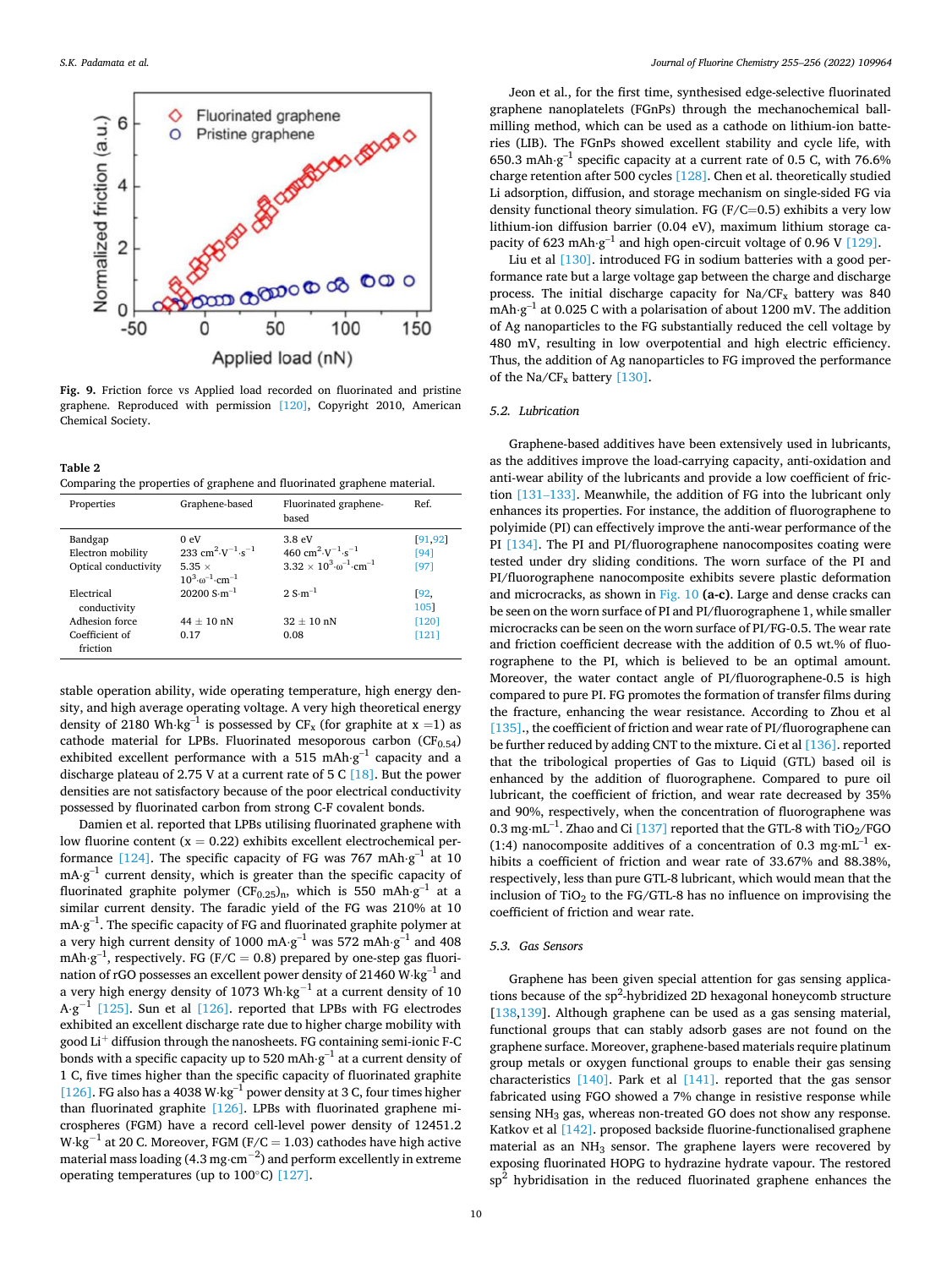<span id="page-10-0"></span>

**Fig. 10.** SEM image of worn surface for the samples of PI (a) PI/fluorographene-0.5 (b) and PI/fluorographene-1 (c); (d) the histogram of friction coefficient and wear rate of all coatings under drying sliding condition. Reproduced with permission [\[134\]](#page-13-0). Copyright 2016, Elsevier. (License no. 5177090928007)

material's electrical properties. The residual fluorine atoms that are chemically attached to the graphene attract the  $NH<sub>3</sub>$  molecules, acting as sensor zones. The sensor zones are restored to their original state by air purging at RT.

Kang and Li [\[143\]](#page-13-0) investigated the gas sensitivity of FGO samples towards NH3 gas, which was prepared by ultrasonic exfoliation of fluorinated graphite. The at.% of C, O and F in FGO were 75.4, 8.79 and 15.81, respectively. The relative response and response time were 9.24% and 87 s, respectively. It was found that the sensitivity of FGO to NH<sup>3</sup> was 3.5 times that of graphene to  $NH<sub>3</sub>$  gas. Moreover, the recovery time (time required to reach its initial state) was only 95 s, which is extraordinarily low compared to the recovery time of pristine graphene, which is 7200 s. The first principle studies reveal that FG has weaker interaction towards the adsorbed gas molecules than oxygenated graphene materials, meaning that FG's recovery rate is lower than oxygenated ones [\[144\]](#page-13-0). FG spontaneously recovers to its initial state by argon purging, without any additional process like heating or vacuum pumping.

# *5.4. Other Applications*

The applications of FG are widespread as the properties of the material can be controlled by proper F/C tuning. FG can be used as quantum dots [\[145\]](#page-13-0), as supercapacitors [\[146\]](#page-13-0) and in bioapplications [\[147](#page-13-0), [148](#page-13-0)].

Feng et al [\[145\]](#page-13-0). synthesised fluorinated graphene quantum dots (F-GQDs) from the thermal cutting of FG F-GQDs with a low F/C ratio (0.03) exhibits excitation wavelength-dependent properties with multicolour photoluminescence (from blue to green). The F-adatoms located at the edge of F-GFDs introduce paramagnetic centres. The F-GQDs show

strong paramagnetic behaviour due to the presence of magnetic zigzag edges and sp<sup>3</sup>-type defects.

Cao et al [\[146\].](#page-13-0) prepared porous partially fluorinated graphene (PFG) by the one-pot hydrothermal method. The C-F semi-covalent bonds can be easily regulated via this method. The symmetric capacitors assembled by PFG exhibit a high specific capacitance of 269.7  $F·g^{-1}$ at 1 A⋅g<sup>-1</sup> with a superior rate capability of 89.3% capacity retention (20  $A·g^{-1}$ ) and a high energy density of 9.4 Wh⋅kg<sup>-1</sup> at a power density of  $250 W kg^{-1}$ .

Jahanshahi et al [\[147\].](#page-13-0) studied the bioapplication of FGO, which could be potentially used as nanocarriers to transport the drugs to the affected area in the body. A water-soluble and pH-sensitive charge-reversal FGO was redesigned with polyethyleneimine attached to sericin polypeptide (FPS). The curcumin was loaded to an FPS nanocarrier, where the nanocarrier was characterised for anti-cancer drug delivery. The nanocarrier's design was in such a way that it could selectively enhance cell internalisation and targeted delivery to cancer cell sites. It was also found that the FPS can carry high loads of curcumin, and it could be a promising candidate to be used in chemotherapy. Wang et al [\[148\].](#page-13-0) developed hyaluronic acid (HA)-modified fluorinated graphene/Fe2O3 composite, which possessed HA and magnetism-induced dual-targeting effect towards cancer cells and high near-infrared adsorption of photothermal therapy. The composite also showed a turnoff fluorescence effect towards anti-cancer drug doxorubicin, which allows monitoring drug loading procedures and chemotherapy. The maximum drug loading ability of the composite of 2.51 mg/mg was achieved.

Very recently, a review on synthesis and application of fluorinated graphene was published [\[149\].](#page-13-0)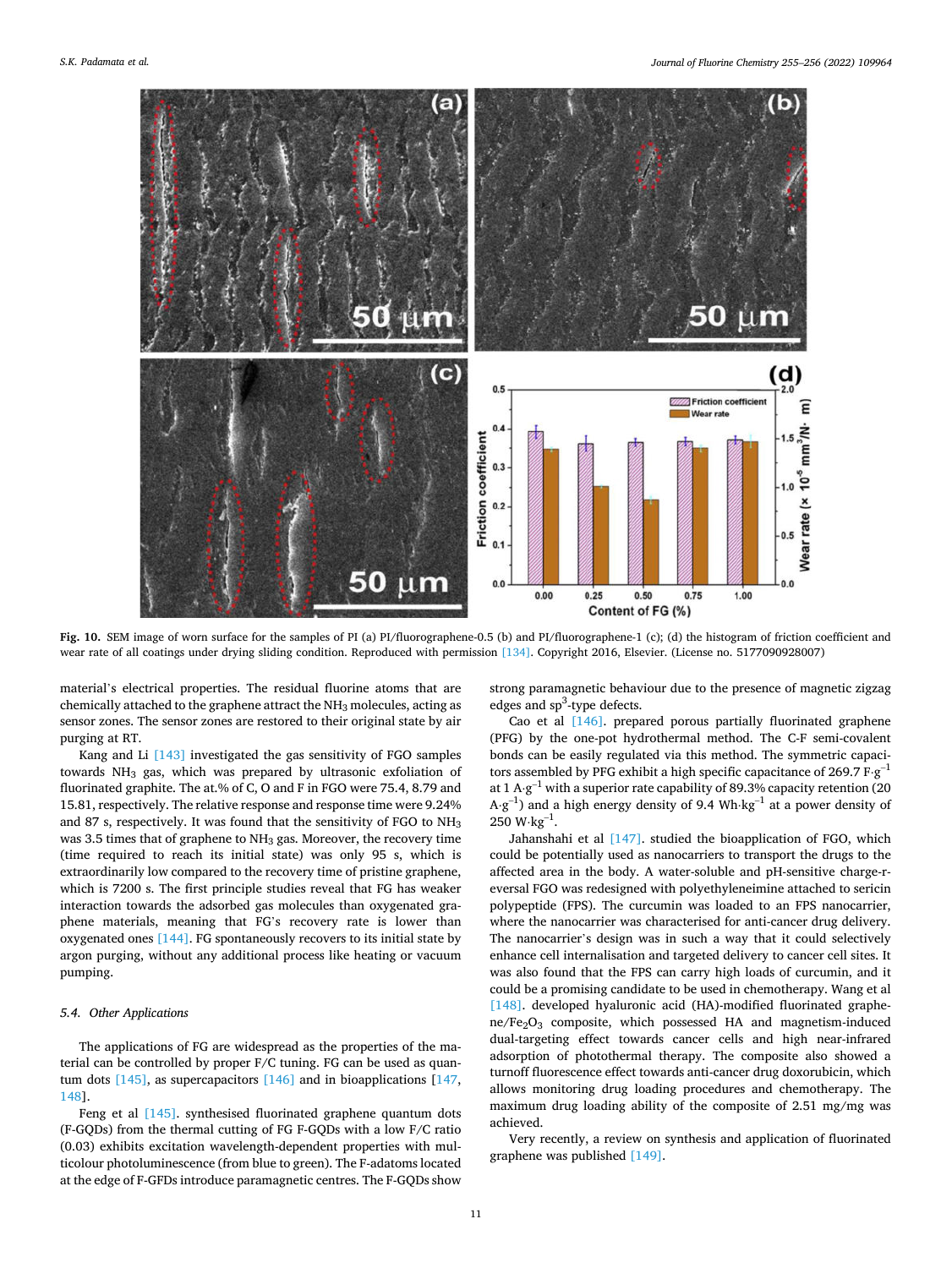#### <span id="page-11-0"></span>**6. Conclusion**

The fluorinated carbon materials have a variety of properties, and the properties differ with the change in the type of carbon material fluorinated. In recent times, more attention has been given to graphene and its derivatives, especially F-graphene. The properties of fluorographene are drastically different from the graphene as the graphene lacks π-conjugated electrons, which opens up the material's bandgap, making it an insulator. The F/C ratio and C-F bond characteristics highly depend upon the synthesis method, where exfoliation and direct fluorination are the main methods adopted for FG synthesis. The properties of FG can be controlled through precise tuning of the F/C ratio and maintaining the semi-ionic bonds present in the materials. For instance, increasing the F/C increases the bandgap, which makes the material more insulating. It is well known that the control over the C-F bond characteristics is complex and requires special attention. FG comprises a mixture of ionic, semi-ionic and covalent bonds and a proper screening needs to be done before using the material in energy storage devices and supercapacitors to obtain high efficiency. FG has attractive applications in batteries, supercapacitors, lubrication, bioapplications (especially as drug carriers), quantum dots and sensors. The low surface energy, high thermal stability, chemical inertness and availability make FG an extraordinary material among the 2D materials. Having said that, FG still cannot be completely adapted in primary lithium batteries, as FG is an insulator and its insulating ability increases with an increase in F/C ratio, thus restraining the diffusion of  $Li^+$  ions (resulting in poor discharge rate). The electrochemical properties of FG can be enhanced by introducing dopants and optimizing the F/C ratio. The specific surface area of fluorinated graphene sheets is 400  $\mathrm{m}^2 \cdot \mathrm{g}^{-1}$ , which is well below its theoretical value. Thus limiting the utilisation of FG in its potential applications. The problem can be solved by preparing FG by fluorination of porous graphene, which has a high specific surface area of  $1100 \text{ m}^2 \text{·} \text{g}^{-1}$ .

Despite the recent progress made in the synthesis of fluorinated graphene, there are shortcomings in both exfoliation and fluorination, as these methods are limited to laboratory scale. Direct gas fluorination can easily be adapted to large-scale production of FG, however, the main dropback is poor controllability of the F/C ratio and C-F bonding character (formation of ionic and semi-ionic C-F bonds). FG synthesised using liquid-phase exfoliation requires further purification, which is time-consuming and contains toxic byproducts. FG prepared using plasma exfoliation contain fluorine radicals on its surface, thus requiring separation before using them in any applications. The lamellar structure of FG prepared using mechanical exfoliation are damaged and FG produced from this technique has a low yield. A chemical process with the ability of selective fluorination to control the C-F bond characteristics and F/C ratio is of primary importance. Significant research should be conducted in designing a defluorination method that could align with the fluorination process. Defluorination can be used in modifying the C-F bonding character and F/C ratio of FG as desired. Other than controllability and homogeneity, the multifunctionality of FG would be of great interest for future research. A proper cost-efficient and environmentally friendly method for industrial-scale manufacturing of FG are yet to be found, and rapid research in this area would undoubtedly enable such a method soon.

#### **Funding**

The work is performed as a part of the state assignment for the science of Siberian Federal University, project number FSRZ-2020-0013.

# **Declaration of Competing Interest**

The authors declare no conflict of interest.

#### **Reference**

- [1] [H. Yokomichi, T. Hayashi, A. Masuda, Changes in structure and nature of defects](http://refhub.elsevier.com/S0022-1139(22)00018-5/sbref0001)  [by annealing of fluorinated amorphous carbon thin films with low dielectric](http://refhub.elsevier.com/S0022-1139(22)00018-5/sbref0001) [constant, Appl. Phys. Lett. 72 \(1998\) 2704](http://refhub.elsevier.com/S0022-1139(22)00018-5/sbref0001)–2706.
- [2] [Y.S. Lee, Synthesis and properties of fluorinated carbon materials, J. Fluorine](http://refhub.elsevier.com/S0022-1139(22)00018-5/sbref0002)  [Chem. 128 \(2007\) 392](http://refhub.elsevier.com/S0022-1139(22)00018-5/sbref0002)–403.
- [3] S. Yuan, M. Rösner, A. Schulz, T.O. Wehling, M.I. Katsnelson, Electric structure [and optical properties of partially and fully fluorinated graphene, Phys. Rev. Lett.](http://refhub.elsevier.com/S0022-1139(22)00018-5/sbref0003)  [114 \(2015\), 047403.](http://refhub.elsevier.com/S0022-1139(22)00018-5/sbref0003)
- [4] H. Groult, A. Tressaud, Use of inorganic fluorinated materials in lithium batteries [and in energy conversion system, Chem. Commun. 54 \(2018\) 11375](http://refhub.elsevier.com/S0022-1139(22)00018-5/sbref0004)–11382.
- [5] [Z. Yang, L. Wang, W. Sun, S. Li, T. Zhu, G. Liu, Superhydrophobic poxy coating](http://refhub.elsevier.com/S0022-1139(22)00018-5/sbref0005)  [modified by fluorographene used for anti-corrosion and self-cleaning, Appl. Surf.](http://refhub.elsevier.com/S0022-1139(22)00018-5/sbref0005)  [Sci. 401 \(2017\) 146](http://refhub.elsevier.com/S0022-1139(22)00018-5/sbref0005)–155.
- [6] [M. Adamska, U. Narkiewicz, Fluorination of carbon nanotubes: A review,](http://refhub.elsevier.com/S0022-1139(22)00018-5/sbref0006)  [J. Fluorine Chem. 200 \(2017\) 179](http://refhub.elsevier.com/S0022-1139(22)00018-5/sbref0006)–189.
- [7] [H. Sjostrom, S. Stafstrom, M. Boman, J.E. Sundgren, Superhard and elastic carbon](http://refhub.elsevier.com/S0022-1139(22)00018-5/sbref0007)  [nitride thin films having fullerene-like microstructure, Phys. Rev. Lett. 75 \(1995\)](http://refhub.elsevier.com/S0022-1139(22)00018-5/sbref0007)  1336–[1339](http://refhub.elsevier.com/S0022-1139(22)00018-5/sbref0007).
- [8] [S. Kundoo, P. Saha, K. Chattopadhyay, Electron field emission from nitrogen and](http://refhub.elsevier.com/S0022-1139(22)00018-5/sbref0008)  [sulfur-doped diamond-like carbon films deposited by simple electrochemical](http://refhub.elsevier.com/S0022-1139(22)00018-5/sbref0008) [route, Mater. Lett. 58 \(2004\) 3920](http://refhub.elsevier.com/S0022-1139(22)00018-5/sbref0008)–3924.
- [9] [R. McCann, S.S. Roy, P. Papakonstantinou, J.A. McLaughlin, S.C. Ray,](http://refhub.elsevier.com/S0022-1139(22)00018-5/sbref0009)  Spectroscopic analysis of  $a-C$  and  $a-CN<sub>x</sub>$  films prepared by ultrafast high [repetition rate pulsed laser deposition, J. Appl. Phys. 97 \(2005\), 073522.](http://refhub.elsevier.com/S0022-1139(22)00018-5/sbref0009)
- [10] [K. Endo, K. Shinoda, T. Tatsumi, Plasma deposition of low-dielectric-constant](http://refhub.elsevier.com/S0022-1139(22)00018-5/sbref0010) [fluorinated amorphous Carbon, J. Appl. Phys. 86 \(1999\) 2739](http://refhub.elsevier.com/S0022-1139(22)00018-5/sbref0010)–2745.
- [11] H. Touhara, F. Okino, Property control of carbon materials by fluorination [Carbon 38 \(2000\) 241](http://refhub.elsevier.com/S0022-1139(22)00018-5/sbref0011)–267.
- [12] [S. Agraharam, D.W. Hess, P.A. Kohl, S.A. Bidstrup Allen, Plasma chemistry in](http://refhub.elsevier.com/S0022-1139(22)00018-5/sbref0012)  [fluorocarbon film deposition from pentafluoroethane/argon mixture, J. Vacc. Sci.](http://refhub.elsevier.com/S0022-1139(22)00018-5/sbref0012)  [Tech. B 19 \(2001\) 439](http://refhub.elsevier.com/S0022-1139(22)00018-5/sbref0012)–446.
- [13] A. Furlan, G.K. Gueorguiev, H. Högberg, S. Stafström, L. Hultman, Fullerene-like CPx[: A first-principle study of the relative stability of precursors and defect](http://refhub.elsevier.com/S0022-1139(22)00018-5/sbref0013) [energetics during synthetic growth, Thin Solid Films 515 \(2006\) 1028](http://refhub.elsevier.com/S0022-1139(22)00018-5/sbref0013)–1032.
- [14] G.K. Gueorguiev, A. Furlan, H. Högberg, S. Stafström, L. Hultman, First-principles [calculations on the structural evolution of solid fullerene-like CP](http://refhub.elsevier.com/S0022-1139(22)00018-5/sbref0014)<sub>x</sub>, Chem. Phys. [Lett. 426 \(2006\) 374](http://refhub.elsevier.com/S0022-1139(22)00018-5/sbref0014)–379.
- [15] A. Furlan, G.K. Gueorguiev, Z. Czigány, H. Högberg, S. Braun, S. Stafström, [L. Hultman, Synthesis of phosphorus-carbide thin films by magnetron sputtering,](http://refhub.elsevier.com/S0022-1139(22)00018-5/sbref0015)  [Phys. Status Solidi RRL. 2 \(2008\) 191](http://refhub.elsevier.com/S0022-1139(22)00018-5/sbref0015)–193.
- [16] C. Goyenola, G.K. Gueorguiev, S. Stafström, L. Hultman, Fullerene-like CSx: A [first-principles study of synthetic growth, Chem. Phys. Lett. 506 \(2011\) 86](http://refhub.elsevier.com/S0022-1139(22)00018-5/sbref0016)–91.
- [17] C. Goyenola, S. Stafström, L. Hultman, G.K. Gueorguiev, Structural Patterns [Arising during Synthetic Growth of Fullerene-Like Sulfocarbide, J. Phys. Chem. C](http://refhub.elsevier.com/S0022-1139(22)00018-5/sbref0017)  [116 \(2012\) 21124](http://refhub.elsevier.com/S0022-1139(22)00018-5/sbref0017)–21131.
- [18] [P.F. Fulvio, S.S. Brown, J. Adcock, R.T. Mayes, B. Guo, X. Sun, S.M. Mahurin, G.](http://refhub.elsevier.com/S0022-1139(22)00018-5/sbref0018)  [M. Veith, S. Dai, Low-temperature fluorination of soft-templated mesoporous](http://refhub.elsevier.com/S0022-1139(22)00018-5/sbref0018)  [carbons for a high-power lithium/carbon fluoride battery, Chem. Mater. 23](http://refhub.elsevier.com/S0022-1139(22)00018-5/sbref0018) [\(2011\) 4420](http://refhub.elsevier.com/S0022-1139(22)00018-5/sbref0018)–4427.
- [19] [S. Zhou, S.D. Sherpa, D.W. Hess, A. Bongiorno, Chemical Bonding of Partially](http://refhub.elsevier.com/S0022-1139(22)00018-5/sbref0019) [Fluorinated Graphene, J. Phys. Chem. C 118 \(2014\) 26402](http://refhub.elsevier.com/S0022-1139(22)00018-5/sbref0019)–26408.
- [20] [S. Peng, S. Yan, N. Wang, W. Nan, J. Wang, X. Chen, C. Wang, X. Qi, S. Dai,](http://refhub.elsevier.com/S0022-1139(22)00018-5/sbref0020) [Fluorinated graphene/sulfur hybrid cathode for high energy and high power](http://refhub.elsevier.com/S0022-1139(22)00018-5/sbref0020)  [density lithium primary batteries, RSC Adv 8 \(2018\) 12701](http://refhub.elsevier.com/S0022-1139(22)00018-5/sbref0020)–12707.
- [21] J. Giraudet, C. Delabarre, K. Guérin, M. Dubois, F. Masin, A. Hamwi, Comparative [performances for primary lithium batteries of some covalent and semi-covalent](http://refhub.elsevier.com/S0022-1139(22)00018-5/sbref0021) [graphite fluorides, J. Power Sources 158 \(2006\) 1365](http://refhub.elsevier.com/S0022-1139(22)00018-5/sbref0021)–1372.
- [22] [N. Ariel, M. Eizenberg, Y. Wang, S.P. Murarka, Deposition temperature effect on](http://refhub.elsevier.com/S0022-1139(22)00018-5/sbref0022)  [thermal stability of fluorinated amorphous carbon films utilised as low-K](http://refhub.elsevier.com/S0022-1139(22)00018-5/sbref0022)  [dielectrics, Mater. Sci. Semicond. Process. 4 \(2001\) 383](http://refhub.elsevier.com/S0022-1139(22)00018-5/sbref0022)–391.
- [23] [H. Biederman, RF sputtering of polymers and its potential application, Vacuum](http://refhub.elsevier.com/S0022-1139(22)00018-5/sbref0023) [59 \(2000\) 594](http://refhub.elsevier.com/S0022-1139(22)00018-5/sbref0023)–599.
- K.S. Novoselov, A.K. Geim, S.V. Morozov, D. Jiang, Y. Zhang, S.V. Dubonos, I. [V. Grigorieva, A.A. Firsov, Electric Field Effect in Atomically Thin Carbon Films,](http://refhub.elsevier.com/S0022-1139(22)00018-5/sbref0024)  [Science 306 \(2004\) 666](http://refhub.elsevier.com/S0022-1139(22)00018-5/sbref0024)–669.
- [25] [X. Huang, X. Qi, F. Boey, H. Zhang, Graphene-based composites, Chem. Soc. Rev.](http://refhub.elsevier.com/S0022-1139(22)00018-5/sbref0025)  [41 \(2012\) 666](http://refhub.elsevier.com/S0022-1139(22)00018-5/sbref0025)–686.
- [J.E. Johns, M.C. Hersam, Atomic Covalent Functionalization of Graphene, Acc.](http://refhub.elsevier.com/S0022-1139(22)00018-5/sbref0026) [Chem. Res. 46 \(2013\) 77](http://refhub.elsevier.com/S0022-1139(22)00018-5/sbref0026)–86.
- [27] [M. Khan, M.N. Tahir, S.F. Adil, H.U. Khan, M.R.H. Siddiqui, A.A. Al-warthan,](http://refhub.elsevier.com/S0022-1139(22)00018-5/sbref0027)  [W. Tremel, Graphene based metal and metal oxide nanocomposites: synthesis,](http://refhub.elsevier.com/S0022-1139(22)00018-5/sbref0027)  [properties and their applications, J. Mater. Chem. A 3 \(2015\) 18753](http://refhub.elsevier.com/S0022-1139(22)00018-5/sbref0027)–18808.
- [28] [Md.S.A. Bhuyan, Md.Nizam Uddin, Md.Maksudul Islam, F.A. Bipasha, S.](http://refhub.elsevier.com/S0022-1139(22)00018-5/sbref0028) [S. Hossain, Synthesis of graphene, Int. Nano. Lett. 6 \(2019\) 65](http://refhub.elsevier.com/S0022-1139(22)00018-5/sbref0028)–83.
- [29] [A. Shekhawat, R.O. Ritchie, Toughness and strength of nanocrystalline graphene,](http://refhub.elsevier.com/S0022-1139(22)00018-5/sbref0029)  [Nat. Commun. 7 \(2016\) 10546](http://refhub.elsevier.com/S0022-1139(22)00018-5/sbref0029).
- [30] [M.I. Katsnelson, Graphene: Carbon in two dimensions, Mater. Today 10 \(2007\)](http://refhub.elsevier.com/S0022-1139(22)00018-5/sbref0030) 20–[27.](http://refhub.elsevier.com/S0022-1139(22)00018-5/sbref0030)
- [31] [M. Tahriri, M. Del Monico, A. Moghanian, M. Tavakkoli Yaraki, R. Torres,](http://refhub.elsevier.com/S0022-1139(22)00018-5/sbref0031) [A. Yadegari, L. Tayebi, Graphene and its derivatives: Opportunities and](http://refhub.elsevier.com/S0022-1139(22)00018-5/sbref0031) [challenges in dentistry, Mater. Sci. Eng. C 102 \(2019\) 171](http://refhub.elsevier.com/S0022-1139(22)00018-5/sbref0031)–185.
- [32] [V. Rosa, H. Xie, N.K. Dubey, T.T. Madanagopal, S.S. Rajan, J.L. Paul Morin,](http://refhub.elsevier.com/S0022-1139(22)00018-5/sbref0032)  [I. Islam, A.H. Castro Neto, Graphene oxide-based substrate: physical and surface](http://refhub.elsevier.com/S0022-1139(22)00018-5/sbref0032)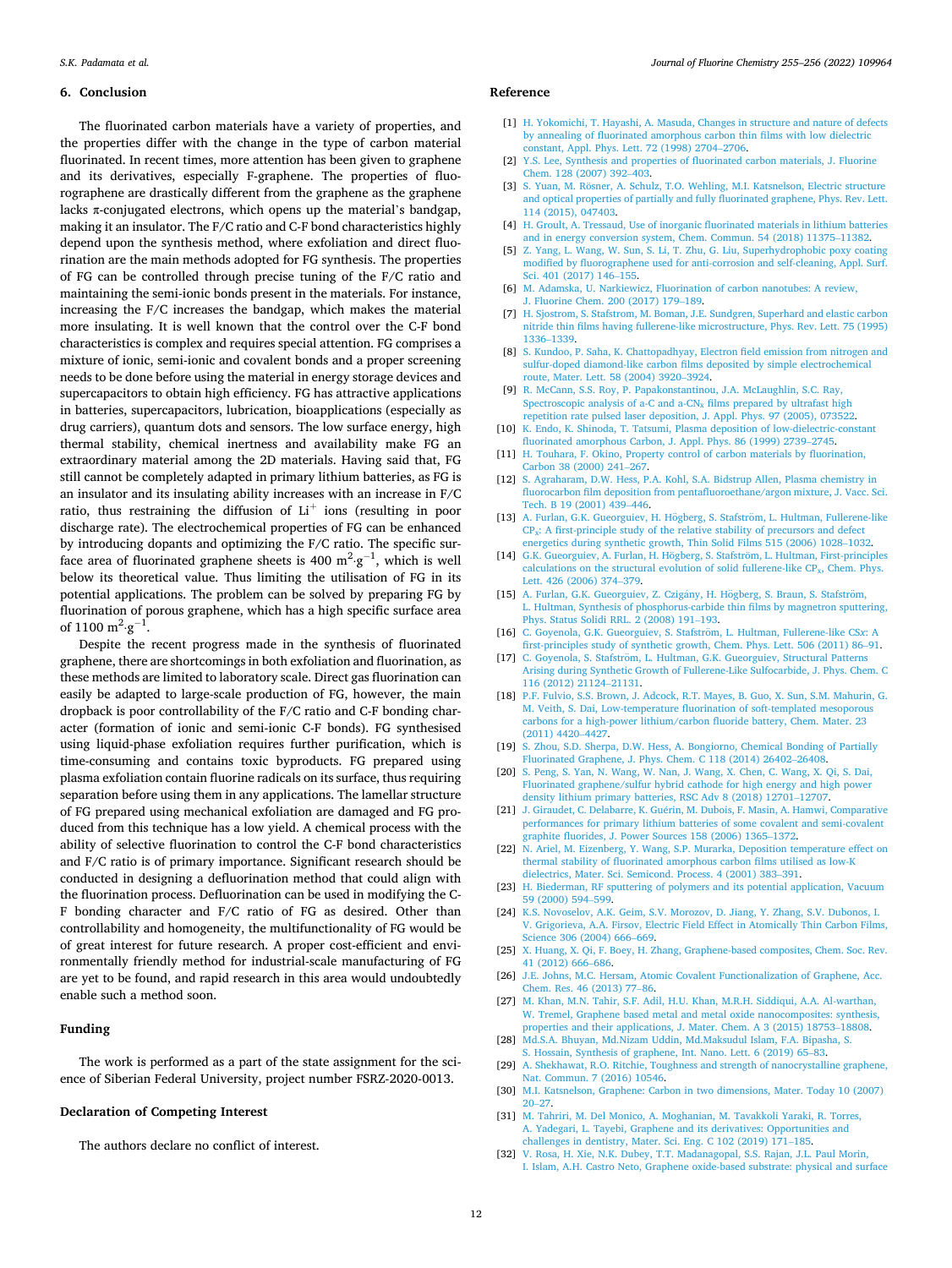#### <span id="page-12-0"></span>*S.K. Padamata et al.*

[characterisation, cytocompatibility and differentiation potential of dental pulp](http://refhub.elsevier.com/S0022-1139(22)00018-5/sbref0032)  [stem cells, Dent. Mater. 32 \(2016\) 1019](http://refhub.elsevier.com/S0022-1139(22)00018-5/sbref0032)–1025.

- [33] [N.K. Dubey, R. Bentini, I. Islam, T. Cao, A.H. Castro Neto, V. Rosa, Graphene: A](http://refhub.elsevier.com/S0022-1139(22)00018-5/sbref0033)  [Versatile Carbon-Based Material for Bone Tissue Engineering, Stem Cells Int](http://refhub.elsevier.com/S0022-1139(22)00018-5/sbref0033) [\(2015\), 804213, 2015.](http://refhub.elsevier.com/S0022-1139(22)00018-5/sbref0033)
- [34] [W. Gao, In Graphene Oxide, W. Gao, The Chemistry of Graphene Oxide, Springer,](http://refhub.elsevier.com/S0022-1139(22)00018-5/sbref0034)  [Cham., Chapter, 2015, pp. 61](http://refhub.elsevier.com/S0022-1139(22)00018-5/sbref0034)–95.
- [35] [J.T. Robinson, J.S. Burgess, C.E. Junkermeier, S.C. Badescu, T.L. Reinecke, F.](http://refhub.elsevier.com/S0022-1139(22)00018-5/sbref0035)  [K. Perkins, M.K. Zalalutdniov, J.W. Baldwin, J.C. Culbertson, P.E. Sheehan, E.](http://refhub.elsevier.com/S0022-1139(22)00018-5/sbref0035)  [S. Snow, Properties of fluorinated graphene films, Nano Lett 10 \(2010\)](http://refhub.elsevier.com/S0022-1139(22)00018-5/sbref0035)  [3001](http://refhub.elsevier.com/S0022-1139(22)00018-5/sbref0035)–3005.
- [36] [O. Ruff, O. Bretschneider, Die Reaktionsprodukte der verschiedenen](http://refhub.elsevier.com/S0022-1139(22)00018-5/sbref0036) [Kohlenstoffformen mit Fluor II. Kohlenstoff-monofluorid, Z. Anorg. Allg. Chem.](http://refhub.elsevier.com/S0022-1139(22)00018-5/sbref0036)  [217 \(1934\) 1](http://refhub.elsevier.com/S0022-1139(22)00018-5/sbref0036)–18.
- [37] [C. Cavallari, M. Brunelli, S. Radescu, M. Dubois, N. Batisse, G.B.M. Vaughan, H.](http://refhub.elsevier.com/S0022-1139(22)00018-5/sbref0037)  [E. Fischer, V. Pischedda, Structural and electronic changes in graphite fluorides as](http://refhub.elsevier.com/S0022-1139(22)00018-5/sbref0037)  [a function of fluorination rate: An XRS, PDF and DFT study, Carbon 147 \(2019\)](http://refhub.elsevier.com/S0022-1139(22)00018-5/sbref0037)  [1](http://refhub.elsevier.com/S0022-1139(22)00018-5/sbref0037)–8.
- [38] [A. Hamwi, K. Guerin, M. Dubois, Chapter 17, Fluorine-intercalated graphite for](http://refhub.elsevier.com/S0022-1139(22)00018-5/sbref0038) [lithium batteries, in: T. Nakajima, H. Groult \(Eds.\), Fluorinated Materials for](http://refhub.elsevier.com/S0022-1139(22)00018-5/sbref0038)  [Energy Conversion, Elsevier, Amsterdam, 2005, pp. 369](http://refhub.elsevier.com/S0022-1139(22)00018-5/sbref0038)–395.
- [39] [K. Guerin, J.P. Pinheiro, M. Dubois, Z. Fawal, F. Masin, R. Yazami, A. Hamwi,](http://refhub.elsevier.com/S0022-1139(22)00018-5/sbref0039) [Synthesis and Characterisation of Highly Fluorinated Graphite Containing sp](http://refhub.elsevier.com/S0022-1139(22)00018-5/sbref0039)<sup>2</sup> and sp3 [Carbon, Chem. Mater. 16 \(2004\) 1786](http://refhub.elsevier.com/S0022-1139(22)00018-5/sbref0039)–1792.
- [40] [C. Delabarre, K. Guerin, M. Dubois, J. Giraudet, Z. Fawal, A. Hamwi, Highly](http://refhub.elsevier.com/S0022-1139(22)00018-5/sbref0040)  [fluorinated graphite prepared from graphite fluoride formed using BF](http://refhub.elsevier.com/S0022-1139(22)00018-5/sbref0040)<sub>3</sub> catalyst, [J. Fluorine. Chem. 126 \(2005\) 1078](http://refhub.elsevier.com/S0022-1139(22)00018-5/sbref0040)–1087.
- [41] [M. Adamska, U. Narkiewicz, Fluorination of Carbon Nanotubes A Review,](http://refhub.elsevier.com/S0022-1139(22)00018-5/sbref0041)  [J. Fluorine Chem. 200 \(2017\) 179](http://refhub.elsevier.com/S0022-1139(22)00018-5/sbref0041)–189.
- [42] [H. Park, J. Zhao, J.P. Lu, Effects of Sidewall Functionalization on Conducting](http://refhub.elsevier.com/S0022-1139(22)00018-5/sbref0042) [Properties of Single-Wall Carbon Nanotubes, Nano Lett 5 \(2006\) 916](http://refhub.elsevier.com/S0022-1139(22)00018-5/sbref0042)–919.
- [43] [V.N. Khabashesku, W.E. Billups, J.L. Margrave, Fluorination of Single-Wall](http://refhub.elsevier.com/S0022-1139(22)00018-5/sbref0043)  [Carbon Nanotubes and Subsequent Derivatisation Reactions, Acc. Chem. Res. 35](http://refhub.elsevier.com/S0022-1139(22)00018-5/sbref0043)  [\(2002\) 1087](http://refhub.elsevier.com/S0022-1139(22)00018-5/sbref0043)–1095.
- [44] [E.T. Mickelson, C.B. Huffman, A.G. Rinzler, R.E. Smalley, R.H. Hauge, J.](http://refhub.elsevier.com/S0022-1139(22)00018-5/sbref0044)  [L. Margrave, Fluorination of single-wall carbon nanotubes, Chem. Phys. Lett. 296](http://refhub.elsevier.com/S0022-1139(22)00018-5/sbref0044)  [\(1998\) 188](http://refhub.elsevier.com/S0022-1139(22)00018-5/sbref0044)–194.
- [45] [T. Nakajima, S. Kasamatsu, Y. Matsuo, Synthesis and characterisation of](http://refhub.elsevier.com/S0022-1139(22)00018-5/sbref0045) [fluorinated carbon nanotube, Eur. J. Solid State Inorg. Chem. 33 \(1996\) 831](http://refhub.elsevier.com/S0022-1139(22)00018-5/sbref0045)–840.
- [46] [A. Hamwi, H. Alvergnat, S. Bonnamy, F. Beguin, Fluorination](http://refhub.elsevier.com/S0022-1139(22)00018-5/sbref0046) *of Carbon* [Nanotubes, Carbon 35 \(1997\) 723](http://refhub.elsevier.com/S0022-1139(22)00018-5/sbref0046)–728.
- [47] [X. Wang, Y. Chen, Y. Dai, Q. Wang, J. Gao, J. Huang, J. Yang, X. Liu, Preparing](http://refhub.elsevier.com/S0022-1139(22)00018-5/sbref0047)  [Highly Fluorinated Multiwall Carbon Nanotube by Direct Heating-Fluorination](http://refhub.elsevier.com/S0022-1139(22)00018-5/sbref0047)  [during the Elimination of Oxygen-Related Groups, J. Phys. Chem. C 117 \(2013\)](http://refhub.elsevier.com/S0022-1139(22)00018-5/sbref0047) [12078](http://refhub.elsevier.com/S0022-1139(22)00018-5/sbref0047)–12085.
- [48] [A. Felten, C. Bittencourt, J.J. Pireaux, G. Van Lier, J.C. Charlier, Radio-frequency](http://refhub.elsevier.com/S0022-1139(22)00018-5/sbref0048)  plasma functionalisation of carbon nanotubes surface  $O_2$ , NH<sub>3</sub>, and CF<sub>4</sub> [treatments, J. Appl. Phys. 98 \(2005\), 074308](http://refhub.elsevier.com/S0022-1139(22)00018-5/sbref0048).
- [49] [K. Shoda, S. Takeda, Systematic characterisation of carbon nanotubes](http://refhub.elsevier.com/S0022-1139(22)00018-5/sbref0049)  functionalised in CF4 [plasma, Jpn. J. Appl. Phys. 96 \(2007\), 216103](http://refhub.elsevier.com/S0022-1139(22)00018-5/sbref0049).
- [50] [A. Felten, J. Ghijsen, J.J. Pireaux, R.L. Johnson, C.M. Whelan, D. Liang, G. Van](http://refhub.elsevier.com/S0022-1139(22)00018-5/sbref0050) [Tendeloo, C. Bittencourt, Photoemission study of CF](http://refhub.elsevier.com/S0022-1139(22)00018-5/sbref0050)4 rf-Plasma treated multi-wall [carbon nanotubes, Carbon 46 \(2008\) 1271](http://refhub.elsevier.com/S0022-1139(22)00018-5/sbref0050)–1275.
- [51] [A. Hamwi, C. Latouche, B. Burteaux, J. Dupuis, Preparation and Characterization](http://refhub.elsevier.com/S0022-1139(22)00018-5/sbref0051)  [of Inorganic Fluorides-Fullerenes Compounds, Fullerene Sci. Technol. 4 \(1996\)](http://refhub.elsevier.com/S0022-1139(22)00018-5/sbref0051) [1213](http://refhub.elsevier.com/S0022-1139(22)00018-5/sbref0051)–1226.
- [52] F. Okino, H. Touhara, K. Seki, R. Mitsumoto, K. Shigematsu, Y. Achiba, Crystal Structure of C60Fx, Fullerene Sci. Technol. 1 (1993) 425–436.
- [53] [O.V. Boltalina, A.Yu. Lukonin, V.K. Pavlovich, L.N. Sidorov, R. Taylor, A.](http://refhub.elsevier.com/S0022-1139(22)00018-5/sbref0053)  [K. Abdul-Sada, Reaction of \[60\]fullerene with terbium \(IV\) fluoride, Fullerene](http://refhub.elsevier.com/S0022-1139(22)00018-5/sbref0053)  [Sci. Technol. 6 \(1998\) 469](http://refhub.elsevier.com/S0022-1139(22)00018-5/sbref0053)–479.
- [54] [Y. Liu, R.L. Vander Wal, V.N. Khabashesku, Functionalisation of carbon](http://refhub.elsevier.com/S0022-1139(22)00018-5/sbref0054)  [nanoonions by direct fluorination, Chem. Mater. 19 \(2007\) 778](http://refhub.elsevier.com/S0022-1139(22)00018-5/sbref0054)–786.
- [55] [S. Lousinian, S. Logothetidis, A. Laskarakis, M. Gioti, Haemocompatibility of](http://refhub.elsevier.com/S0022-1139(22)00018-5/sbref0055)  [amorphous hydrogenated carbon thin films, optical properties and adsorption](http://refhub.elsevier.com/S0022-1139(22)00018-5/sbref0055) [mechanisms of blood plasma proteins, Biomol. Eng. 24 \(2007\) 107](http://refhub.elsevier.com/S0022-1139(22)00018-5/sbref0055)–112.
- [56] [M. Jiang, Z. Ning, Influence of deposition pressure on the structure and properties](http://refhub.elsevier.com/S0022-1139(22)00018-5/sbref0056)  [of fluorinated diamond-like carbon films prepared by RF reactive magnetron](http://refhub.elsevier.com/S0022-1139(22)00018-5/sbref0056) [sputtering, Surf. Coat. Technol. 200 \(2006\) 3682](http://refhub.elsevier.com/S0022-1139(22)00018-5/sbref0056)–3686.
- [57] [T. Hasebe, A. Shimada, T. Suzuki, Y. Matsuoka, T. Saito, S. Yohena, A. Kamijo,](http://refhub.elsevier.com/S0022-1139(22)00018-5/sbref0057) [N. Shiraga, M. Higuchi, K. Kimura, H. Yoshimura, S. Kuribayashi, Fluorinated](http://refhub.elsevier.com/S0022-1139(22)00018-5/sbref0057) [diamond-like carbon as antithrombogenic coating for blood-contacting devices,](http://refhub.elsevier.com/S0022-1139(22)00018-5/sbref0057) [J. Biomed. Mater. Res., Part A 76A \(2006\) 86](http://refhub.elsevier.com/S0022-1139(22)00018-5/sbref0057)–94.
- [58] [J.C. Sung, M.C. Kan, M. Sung, Fluorinated DLC for tribological applications, Int. J.](http://refhub.elsevier.com/S0022-1139(22)00018-5/sbref0058)  [Refract. Met. Hard Mater. 27 \(2009\) 421](http://refhub.elsevier.com/S0022-1139(22)00018-5/sbref0058)–426.
- [59] [M.H. Ahmed, J.A. Byrne, J. McLaughlin, Evaluation of glycine adsorption on](http://refhub.elsevier.com/S0022-1139(22)00018-5/sbref0059)  [diamond like Carbon \(DLC\) and fluorinated DLC deposited by plasma-enhanced](http://refhub.elsevier.com/S0022-1139(22)00018-5/sbref0059)  [chemical vapour deposition \(PECVD\), Surf. Coat. Technol. 209 \(2012\) 8](http://refhub.elsevier.com/S0022-1139(22)00018-5/sbref0059)–14.
- [60] [A. Bendavid, P.J. Martin, L. Randeniya, M.S. Amin, The properties of fluorine](http://refhub.elsevier.com/S0022-1139(22)00018-5/sbref0060) [containing diamond-like carbon films prepared by plasma-enhanced chemical](http://refhub.elsevier.com/S0022-1139(22)00018-5/sbref0060)  [vapour deposition, Diamond Relat. Mater. 18 \(2009\) 66](http://refhub.elsevier.com/S0022-1139(22)00018-5/sbref0060)–71.
- [61] [W. Feng, P. Long, Y. Feng, Y. Li, Two-dimensional fluorinated graphene:](http://refhub.elsevier.com/S0022-1139(22)00018-5/sbref0061)
- [synthesis, structures, properties and applications, Adv. Sci. 3 \(2016\), 1500413.](http://refhub.elsevier.com/S0022-1139(22)00018-5/sbref0061) [62] [P. Gong, Z. Wang, J. Wang. H. Wang, Z. Li, Z. Fan, Y. Xu, X. Han, S. Yang, One-pot](http://refhub.elsevier.com/S0022-1139(22)00018-5/sbref0062)  [sonochemical preparation of fluorographene and selective tuning of its fluorine](http://refhub.elsevier.com/S0022-1139(22)00018-5/sbref0062)  [coverage, J. Mater. Chem. 22 \(2012\) 16950](http://refhub.elsevier.com/S0022-1139(22)00018-5/sbref0062).
- [63] [J. Sun, S. Chen, H. Liu, C. Xiong, J. Wang, X. Xie, J. Xue, P. Chen, Z. Nie,](http://refhub.elsevier.com/S0022-1139(22)00018-5/sbref0063) [Fluorographene nanosheets: a new carbon-based matrix for the detection of small](http://refhub.elsevier.com/S0022-1139(22)00018-5/sbref0063)  [molecules by MALDI-TOF MS, RSC Adv 6 \(2016\) 99714](http://refhub.elsevier.com/S0022-1139(22)00018-5/sbref0063)–99719.
- [64] [F. Lei, M. Yang, F. Jiang, H. Zhang, Z. Zhang, D. Sun, Microwave-assisted liquid](http://refhub.elsevier.com/S0022-1139(22)00018-5/sbref0064)  [phase exfoliation of graphite fluoride into fluorographene, Chem. Eng. J. 360](http://refhub.elsevier.com/S0022-1139(22)00018-5/sbref0064) [\(2019\) 673](http://refhub.elsevier.com/S0022-1139(22)00018-5/sbref0064)–679.
- [65] [M. Herraiz, M. Dubois, N. Batisse, S. Hajjar-Garreau, L. Simon, Large-scale](http://refhub.elsevier.com/S0022-1139(22)00018-5/sbref0065)  [synthesis of fluorinated graphene by rapid thermal exfoliation of highly](http://refhub.elsevier.com/S0022-1139(22)00018-5/sbref0065) [fluorinated graphite, Dalton Trans 47 \(2018\) 4596](http://refhub.elsevier.com/S0022-1139(22)00018-5/sbref0065)–4606.
- [66] [M. Dubois, K. Guerin, Y. Ahmad, N. Batisse, M. Mar, L. Frezet, W. Hourani,](http://refhub.elsevier.com/S0022-1139(22)00018-5/sbref0066) [J. Bubendorff, J. Parmentier, S. Hajjar-Garreau, L. Simon, Thermal exfoliation of](http://refhub.elsevier.com/S0022-1139(22)00018-5/sbref0066)  [fluorinated graphite, Carbon 77 \(2014\) 688](http://refhub.elsevier.com/S0022-1139(22)00018-5/sbref0066)–704.
- [67] V.Mazμ[nek O.Jankovsky, K. Klímova, D. Sedmidubsky, J. Kosina, M. Pumera,](http://refhub.elsevier.com/S0022-1139(22)00018-5/sbref0067) [Z. Sofer, Simple synthesis of fluorinated graphene: Thermal exfoliation of](http://refhub.elsevier.com/S0022-1139(22)00018-5/sbref0067)  [fluorographite, Chem. Eur. J. 22 \(2016\) 17696](http://refhub.elsevier.com/S0022-1139(22)00018-5/sbref0067)–17703.
- [68] [P. Gong, Z. Wang, Z. Fan, W. Hong, Z. Yang, J. Wang, S. Yang, Synthesis of](http://refhub.elsevier.com/S0022-1139(22)00018-5/sbref0068)  [chemically controllable and electrically tunable graphene films by simultaneously](http://refhub.elsevier.com/S0022-1139(22)00018-5/sbref0068)  [fluorinating and reducing graphene oxide, Carbon 72 \(2014\) 176](http://refhub.elsevier.com/S0022-1139(22)00018-5/sbref0068)–184.
- [H. Aghamohammadi, A. Heidarpour, S. Ghasemib, Electrochemical synthesis of](http://refhub.elsevier.com/S0022-1139(22)00018-5/sbref0069) [fluorinated graphene nanoplatelets in electrolytes containing hydrofluoric acid](http://refhub.elsevier.com/S0022-1139(22)00018-5/sbref0069)  and TiO2 [nanoparticles, FlatChem 22 \(2020\), 100172.](http://refhub.elsevier.com/S0022-1139(22)00018-5/sbref0069)
- [70] [H. Aghamoammadi, M. Bakhtiari, R.E. Farsani, An experimental investigation on](http://refhub.elsevier.com/S0022-1139(22)00018-5/sbref0070)  [the synthesis of fluorographene by electrochemical method in the mixture of](http://refhub.elsevier.com/S0022-1139(22)00018-5/sbref0070) [sulfuric and hydrofluoric acid electrolytes, Ceram. Int. 46 \(2020\) 25189](http://refhub.elsevier.com/S0022-1139(22)00018-5/sbref0070)–25199.
- [71] [M.C. Vu, N.A.T. Thieu, J.H. Lim, W.K. Choi, J.C. Won, M.A. Islam, S.R. Kim,](http://refhub.elsevier.com/S0022-1139(22)00018-5/sbref0071) [Ultrathin thermally conductive yet electrically insulating exfoliated graphene](http://refhub.elsevier.com/S0022-1139(22)00018-5/sbref0071)  [fluoride film for high performance heat dissipation, Carbon 157 \(2020\) 741](http://refhub.elsevier.com/S0022-1139(22)00018-5/sbref0071)–749.
- [72] [C. Wan, M. Ma, One-step exfoliation and functionalisation of fluorinated](http://refhub.elsevier.com/S0022-1139(22)00018-5/sbref0072) [graphene sheets from fluoride graphite by ammonia carbonate](http://refhub.elsevier.com/S0022-1139(22)00018-5/sbref0072)‑assisted solid ball [milling, J. Porous Mater. 27 \(2020\) 1319](http://refhub.elsevier.com/S0022-1139(22)00018-5/sbref0072)–1328.
- [73] [X. Bi, Y. Li, Z. Qiu, C. Liu, T. Zhou, S. Zhuo, J. Zhou, Fluorinated graphene](http://refhub.elsevier.com/S0022-1139(22)00018-5/sbref0073) [prepared by direct fluorination of n, o-doped graphene aerogel at different](http://refhub.elsevier.com/S0022-1139(22)00018-5/sbref0073)  [temperatures for lithium primary batteries, Materials 11 \(2018\) 1072](http://refhub.elsevier.com/S0022-1139(22)00018-5/sbref0073).
- [74] [X. Wang, W. Wang, D. Xu, Y. Liu, W. Lai, X. Liu, Activation effect of porous](http://refhub.elsevier.com/S0022-1139(22)00018-5/sbref0074)  [structure on fluorination of graphene based materials with large specific surface](http://refhub.elsevier.com/S0022-1139(22)00018-5/sbref0074)  [area at mild condition, Carbon 124 \(2017\) 288](http://refhub.elsevier.com/S0022-1139(22)00018-5/sbref0074)–295.
- [75] [W. Lai, X. Wang, Y. Li, Y. Liu, T. He, K. Fan, X. Liu, The particular phase](http://refhub.elsevier.com/S0022-1139(22)00018-5/sbref0075) [transformation during graphene fluorination process, Carbon 132 \(2018\)](http://refhub.elsevier.com/S0022-1139(22)00018-5/sbref0075)  271–[279.](http://refhub.elsevier.com/S0022-1139(22)00018-5/sbref0075)
- [76] [H. Zhang, L. Fan, H. Dong, P. Zhang, K. Nie, J. Zhong, Y. Li, J. Guo, X. Sun,](http://refhub.elsevier.com/S0022-1139(22)00018-5/sbref0076) [Spectroscopic Investigation of Plasma-Fluorinated Monolayer Graphene and](http://refhub.elsevier.com/S0022-1139(22)00018-5/sbref0076) [Application for Gas Sensing, ACS Appl. Mater. Inter. 8 \(2016\) 8652](http://refhub.elsevier.com/S0022-1139(22)00018-5/sbref0076)–8661.
- [77] [C. Struzzi, M. Scardamaglia, N. Reckinger, H. Sezen, M. Amati, L. Gregoratti, J.](http://refhub.elsevier.com/S0022-1139(22)00018-5/sbref0077) [F. Colomer, C. Ewels, R. Snyders, C. Bittencourt, Probing plasma fluorinated](http://refhub.elsevier.com/S0022-1139(22)00018-5/sbref0077) [graphene via Spectromicroscopy, Phys. Chem. Chem. Phys. 19 \(2017\)](http://refhub.elsevier.com/S0022-1139(22)00018-5/sbref0077) [31418](http://refhub.elsevier.com/S0022-1139(22)00018-5/sbref0077)–31428.
- [78] [J. Plsek, K.A. Drogowska, M. Fridrichova, J. Vejpravova, M. Kalbac, Laser](http://refhub.elsevier.com/S0022-1139(22)00018-5/sbref0078)ablation-assisted SF6 [decomposition for extensive and controlled fluorination of](http://refhub.elsevier.com/S0022-1139(22)00018-5/sbref0078) [graphene, Carbon 145 \(2019\) 419](http://refhub.elsevier.com/S0022-1139(22)00018-5/sbref0078)–425.
- [79] [R. Yang, L. Zhang, Y. Wang, Z. Shi, D. Shi, H. Gao, E. Wang, G. Zhang, An](http://refhub.elsevier.com/S0022-1139(22)00018-5/sbref0079)  [Anisotropic Etching Effect in the Graphene Basal Plane, Adv. Mater. 22 \(2010\)](http://refhub.elsevier.com/S0022-1139(22)00018-5/sbref0079) [4014](http://refhub.elsevier.com/S0022-1139(22)00018-5/sbref0079)–4019.
- [80] [X. Yu, K. Lin, K. Qiu, H. Cai, X. Li, J. Liu, N. Pan, S. Fu, Y. Luo, X. Wang, Increased](http://refhub.elsevier.com/S0022-1139(22)00018-5/sbref0080)  [chemical enhancement of Raman spectra for molecules adsorbed on fluorinated](http://refhub.elsevier.com/S0022-1139(22)00018-5/sbref0080)  [reduced graphene oxide, Carbon 50 \(2012\) 4512](http://refhub.elsevier.com/S0022-1139(22)00018-5/sbref0080)–4517.
- [81] [X. Wang, Y. Dai, J. Gao, J. Huang, B. Li, C. Fan, J. Yang, X. Lin, High-yield](http://refhub.elsevier.com/S0022-1139(22)00018-5/sbref0081)  [production of highly fluorinated graphene by direct heating fluorination of](http://refhub.elsevier.com/S0022-1139(22)00018-5/sbref0081) [graphene-oxide, ACS Appl. Mater. Interfaces 5 \(2013\) 8294](http://refhub.elsevier.com/S0022-1139(22)00018-5/sbref0081)–8299.
- [82] [P. Meduri, H. Chen, J. Xiao, J.J. Martinez, T. Carlson, J. Zhang, Z.D. Deng,](http://refhub.elsevier.com/S0022-1139(22)00018-5/sbref0082)  [Tunable electrochemical properties of fluorinated graphene, J. Mater. Chem. A 1](http://refhub.elsevier.com/S0022-1139(22)00018-5/sbref0082)  [\(2013\) 7866](http://refhub.elsevier.com/S0022-1139(22)00018-5/sbref0082)–7869.
- [83] [Y. Sato, K. Itoh, R. Hagiwara, T. Fukunaga, Y. Ito, On the so-called ''semi-ionic](http://refhub.elsevier.com/S0022-1139(22)00018-5/sbref0083)'' C–F bond character in fluorine–[GIC, Carbon 42 \(2004\) 3243](http://refhub.elsevier.com/S0022-1139(22)00018-5/sbref0083)–3249.
- [84] [W. Zhang, M. Dubois, K. Guerin, P. Bonnet, H. Kharbache, F. Masin, A.](http://refhub.elsevier.com/S0022-1139(22)00018-5/sbref0084)  [P. Kharitonov, A. Hamwi, Effect of curvature on C](http://refhub.elsevier.com/S0022-1139(22)00018-5/sbref0084)–F bonding in fluorinated [carbons: from fullerene and derivatives to graphite, Phys. Chem. Chem. Phys. 12](http://refhub.elsevier.com/S0022-1139(22)00018-5/sbref0084)  [\(2010\) 1388](http://refhub.elsevier.com/S0022-1139(22)00018-5/sbref0084)–1398.
- [85] [X. Wang, W. Wang, Y. Liu, M. Ren, H. Xiao, X. Liu, Characterisation of](http://refhub.elsevier.com/S0022-1139(22)00018-5/sbref0085) [conformation and locations of C-F bonds in graphene derivatives by polarised](http://refhub.elsevier.com/S0022-1139(22)00018-5/sbref0085) [ATR-FTIR, Anal. Chem. 88 \(2016\) 3926](http://refhub.elsevier.com/S0022-1139(22)00018-5/sbref0085)–3934.
- [86] [P. Gong, Z. Wang, Z. Li, Y. Mi, J. Sun, Y. Niu, H. Wang, J. Wang, S. Yang,](http://refhub.elsevier.com/S0022-1139(22)00018-5/sbref0086)  [Photochemical synthesis of fluorinated graphene via a simultaneous fluorination](http://refhub.elsevier.com/S0022-1139(22)00018-5/sbref0086)  [and reduction route, RSC Adv 3 \(2013\) 6327](http://refhub.elsevier.com/S0022-1139(22)00018-5/sbref0086)–6330.
- [87] [M. Ren, X. Wang, C. Dong, B. Li, Y. Liu, T. Chen, P. Wu, Z. Cheng, X. Liu,](http://refhub.elsevier.com/S0022-1139(22)00018-5/sbref0087)  [Reduction and transformation of fluorinated graphene induced by ultraviolet](http://refhub.elsevier.com/S0022-1139(22)00018-5/sbref0087)  [irradiation, Phys. Chem. Chem. Phys. 17 \(2015\) 24056](http://refhub.elsevier.com/S0022-1139(22)00018-5/sbref0087)–24062.
- [88] [Y. Li, X. Wang, W. Wang, R. Qin, W. Lai, A. Ou, Y. Liu, X. Liu, Nitrogen-doping](http://refhub.elsevier.com/S0022-1139(22)00018-5/sbref0088)  [chemical behavior of graphene materials with assistance of defluorination,](http://refhub.elsevier.com/S0022-1139(22)00018-5/sbref0088) [J. Phys. Chem. C 123 \(2019\) 584](http://refhub.elsevier.com/S0022-1139(22)00018-5/sbref0088)–592.
- [89] [L. Liao, H. Peng, Z. Liu, Chemistry makes graphene beyond graphene, J. Am.](http://refhub.elsevier.com/S0022-1139(22)00018-5/sbref0089)  [Chem. Soc. 136 \(2014\) 12194](http://refhub.elsevier.com/S0022-1139(22)00018-5/sbref0089)–12200.
- [90] [D.K. Samarakoon, Z. Chen, C. Nicolas, X. Wang, Structural and electronic](http://refhub.elsevier.com/S0022-1139(22)00018-5/sbref0090)  [properties of fluorographene, Small 7 \(2011\) 965](http://refhub.elsevier.com/S0022-1139(22)00018-5/sbref0090)–969.
- [91] [K. Jeon, Z. Lee, E. Pollak, L. Moreschini, A. Bostwick, C. Park, R. Mendelsberg,](http://refhub.elsevier.com/S0022-1139(22)00018-5/sbref0091)  [V. Radmilovic, R. Kostecki, T.J. Richardson, E. Rotenberg, Fluorographene: A](http://refhub.elsevier.com/S0022-1139(22)00018-5/sbref0091)